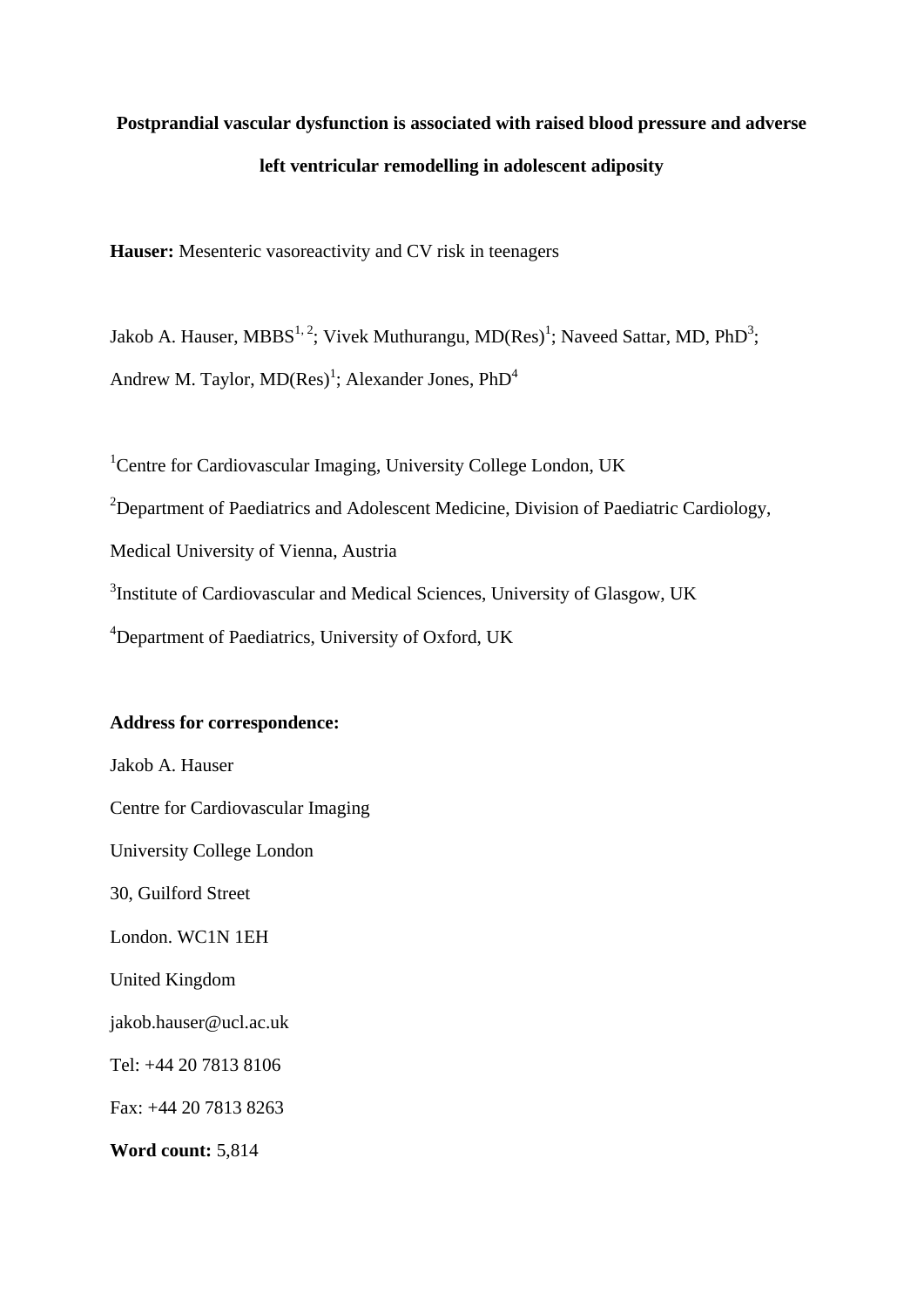### **Abstract**

Background: Left ventricular (LV) hypertrophy (LVH) is a major risk factor for cardiovascular disease, including heart failure. Although linked to obesity and hypertension, its aetiology is multifactorial. Blunted postprandial sympathetic regulation of gut blood flow has been observed in overweight animals and suggested as a promotor of hypertension and LVH. We hypothesized that blunted postprandial superior mesenteric blood flow responses would be more common in overweight humans and associated with increased blood pressure (BP) and LVH.

Methods: LV dimensions and haemodynamic responses to a standardised high-calorie liquid meal were measured in healthy adolescents (N=82; 39 overweight/obese) by magnetic resonance imaging. Covariates such as body mass index (BMI), BP, Tanner score, and an index of insulin resistance were included in multiple regression models to examine the independent associations of mesenteric flow response with BP status and LVH. Results: Food ingestion increased cardiac output (mean  $\triangle$  0.45 [SD 0.62] L.min<sup>-1</sup>; *P*=3.8x10<sup>-1</sup> <sup>8</sup>) and superior mesenteric artery flow (mean  $\triangle$  0.76 [SD 0.35] L.min<sup>-1</sup>; *P*=4.2x10<sup>-31</sup>). A blunted mesenteric flow response was associated with increased LV mass (B=-12.7 g.m<sup>-2.7</sup> per L.min<sup>-1</sup>.m<sup>-0.92</sup>;  $P = 6x10^{-5}$ ), and concentric LVH (log likelihood -9.9;  $P = 0.001$ ), independently of known determinants of LVH, including BMI. It was also associated with elevated systolic BP (B=-18.0 mmHg per L.min<sup>-1</sup>.m<sup>-0.92</sup>;  $P=0.001$ ) but this link did not explain the association with LV mass.

Conclusion: Postprandial mesenteric vascular dysfunction is associated with LVH and hypertension, independently of common risk factors for those conditions. These findings highlight a new, independent marker of cardiovascular risk in the young.

**Key words:** Hypertrophy, Magnetic Resonance Imaging (MRI), Vascular Disease, Obesity, High Blood Pressure.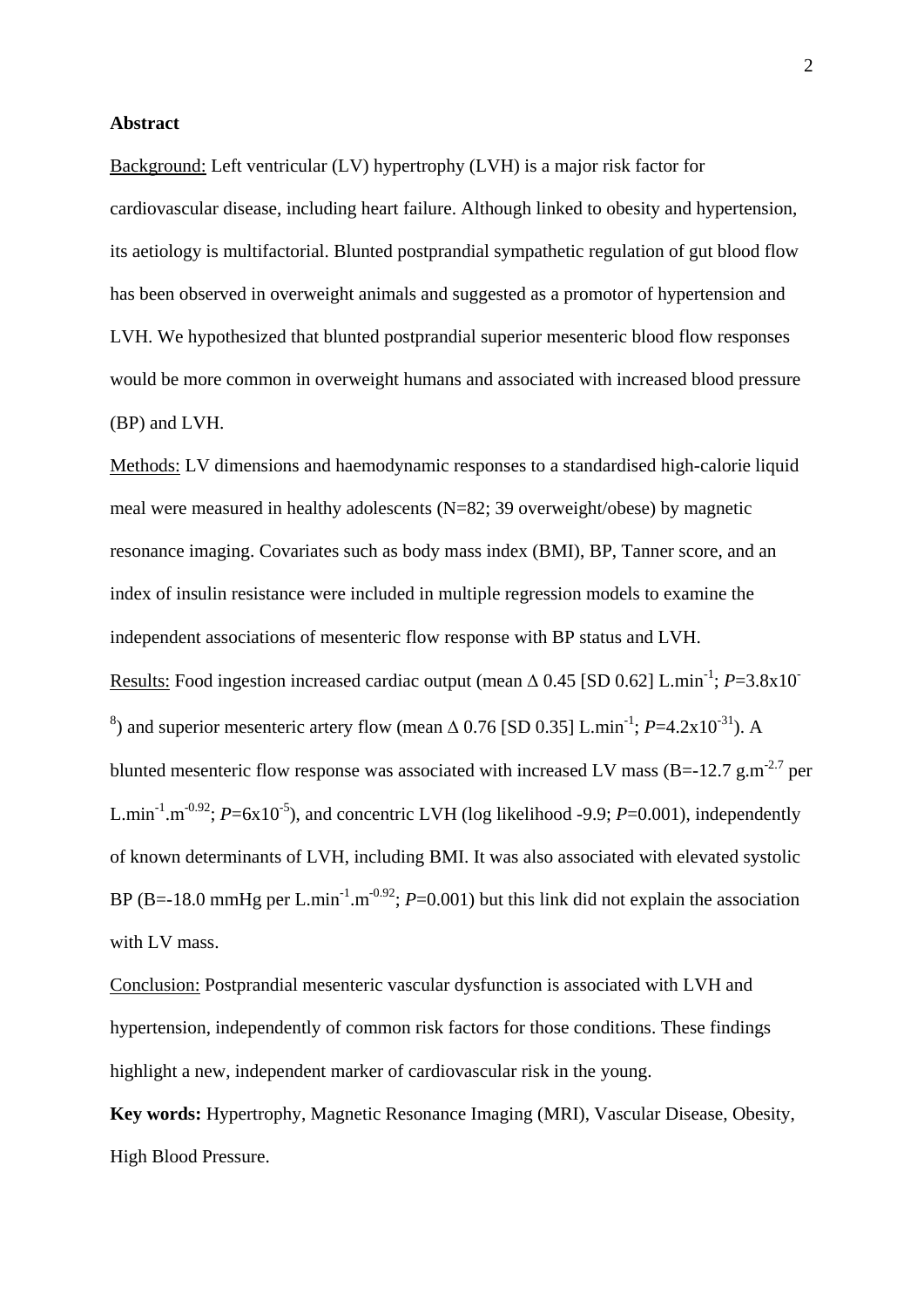#### **Clinical summary**

We found that individuals with a blunted gut blood flow response to high calorie food ingestion tended to be overweight, and were more likely to be hypertensive and have left ventricular hypertrophy. These are known, major risk factors for the development of cardiovascular disease. The present study could not determine why they were linked to abnormal postprandial vascular responses, but the associations did not depend on a range of factors known to drive their development, such as adiposity or insulin resistance. This raises the possibility of a previously unrecognised mechanism underlying the development of hypertension and left ventricular hypertrophy in young people. Exploration of this could yield new diagnostic tools and even, perhaps, lead to interventions in the earliest stages of cardiovascular disease. For example, vascular responses to a high fat, high sugar meal could be used to identify increased cardiovascular risk in young people before other, more established risk factors, are diagnosed, allowing for earlier preventative measures. Interestingly, blunted vasoreactivity was associated with increased left ventricular mass independently of systolic blood pressure. Thus, a simple mechanism for the association, acting through increased blood pressure and, therefore, left ventricular strain, is unlikely. Other possibilities, such as deranged neurohumoral signalling, could be responsible and deserve further investigation.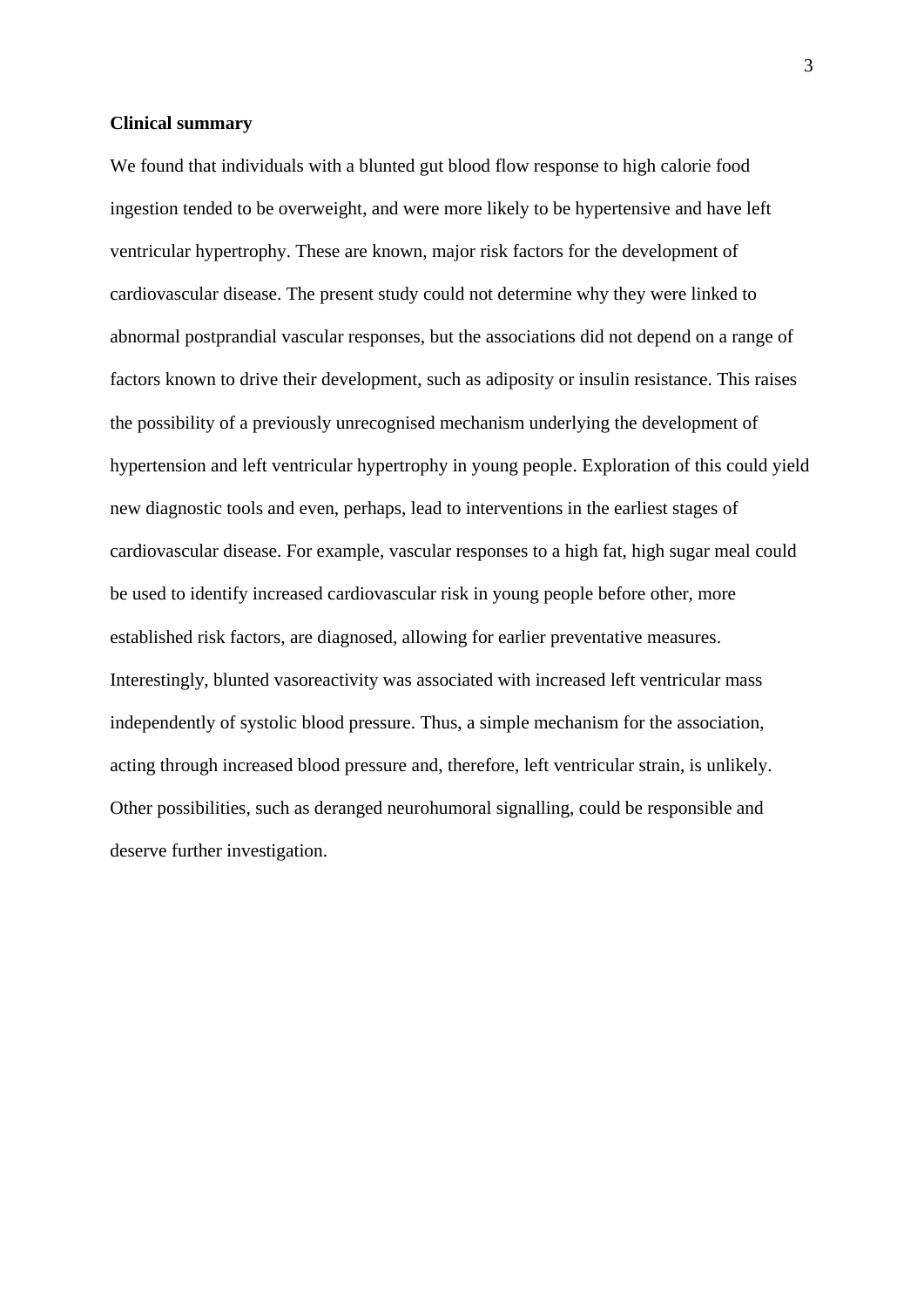### **Introduction**

Obesity causes adverse cardiac remodelling in adults.<sup>1</sup> Changes in left ventricular (LV) mass (LVM) and geometry develop as this process advances. LV hypertrophy (LVH) is the eventual result and is a major risk factor for cardiovascular disease (CVD), including diastolic and systolic heart failure, atrial fibrillation, myocardial infarction and stroke.<sup>2, 3</sup> Indeed childhood obesity has been identified as a strong risk factor for developing heart failure, in particular, in adulthood.<sup>4</sup> LVH may develop before other risk factors – such as hypertension – are diagnosed, highlighting its importance as an independent marker of early cardiovascular risk.<sup>5</sup> In children, increased LVM has been independently linked to adiposity before other potential contributing factors such as hypertension or hyperinsulinemia were seen, indicating that the process starts earlier in life than previously thought.<sup> $6-8$ </sup> The increasing global prevalence of childhood obesity necessitates early identification of such pathology and a better understanding of its underlying mechanisms in order to improve prevention of heart failure and other CVD.<sup>9</sup>

The link between childhood obesity and LVH remains poorly understood.<sup>6, 8</sup> Animal experiments have revealed a new potential mechanism to explain the association.<sup>10, 11</sup> A lipidrich diet and obesity were both linked to disordered arterial control in the splanchnic vascular bed in rats.<sup>11</sup> Reflex vasodilation in this vascular bed is the typical response to food ingestion, but blunting of this reflex was found in obese rats  $12$  and was associated with hypertension and increased  $LVM$ .<sup>11</sup> Despite a widespread preference for high-calorie diets in Western countries and the observation that most people spend the greater proportion of their day in a postprandial state,<sup>13</sup> this link has not been demonstrated in humans before. Limited conventional techniques may have prevented such investigation. We developed a novel magnetic resonance imaging (MRI) approach to comprehensively characterise global and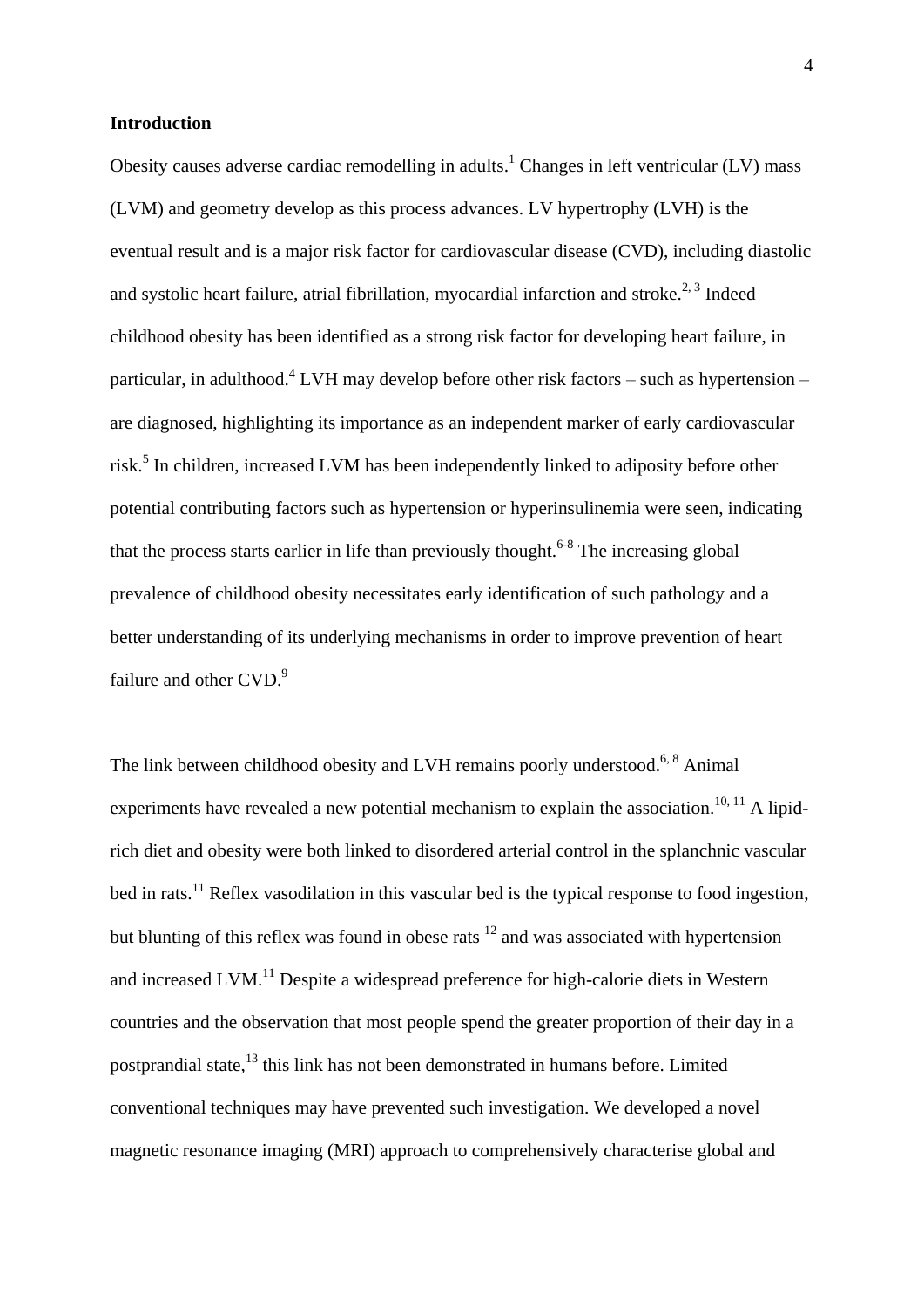regional cardiovascular responses to food ingestion.<sup>12</sup> Using this method, we sought to determine whether abnormal postprandial vascular function is linked to increased blood pressure (BP) and adverse LV remodelling in adolescents with varying degrees of adiposity.

## **Subjects and methods**

The data that support the findings of this study are available from the corresponding author upon reasonable request.

# *Participants*

Healthy adolescents, aged 13-19 years, were recruited via newspaper advertisements and through an obesity clinic between September 2014 and May 2016. Participants were instructed to eat a standardized meal (margarita pizza) on the evening prior to attendance then fast overnight and consume nothing but water until after the experiment. They were also asked to abstain from tobacco, alcohol, recreational drugs, caffeine and formal exercise for the preceding 24 hours. Exclusion criteria were: Chronic diseases requiring hospital management; endocrine or congenital obesity; known or possible pregnancy; MRIincompatible metal implants; regular use of medication, and known dairy allergy. The study complies with the Declaration of Helsinki and was approved by National Research Ethics Service London – Queen Square. Informed consent was obtained from all participants or their parents, as applicable.

#### *Study protocol*

Study visits took place at 9:30am. Prior to the meal challenge, a fasting blood sample was collected. Height and weight were recorded using calibrated devices and standard protocols. Baseline BP was assessed after participants had been lying quietly for 15 minutes (IQR 12-17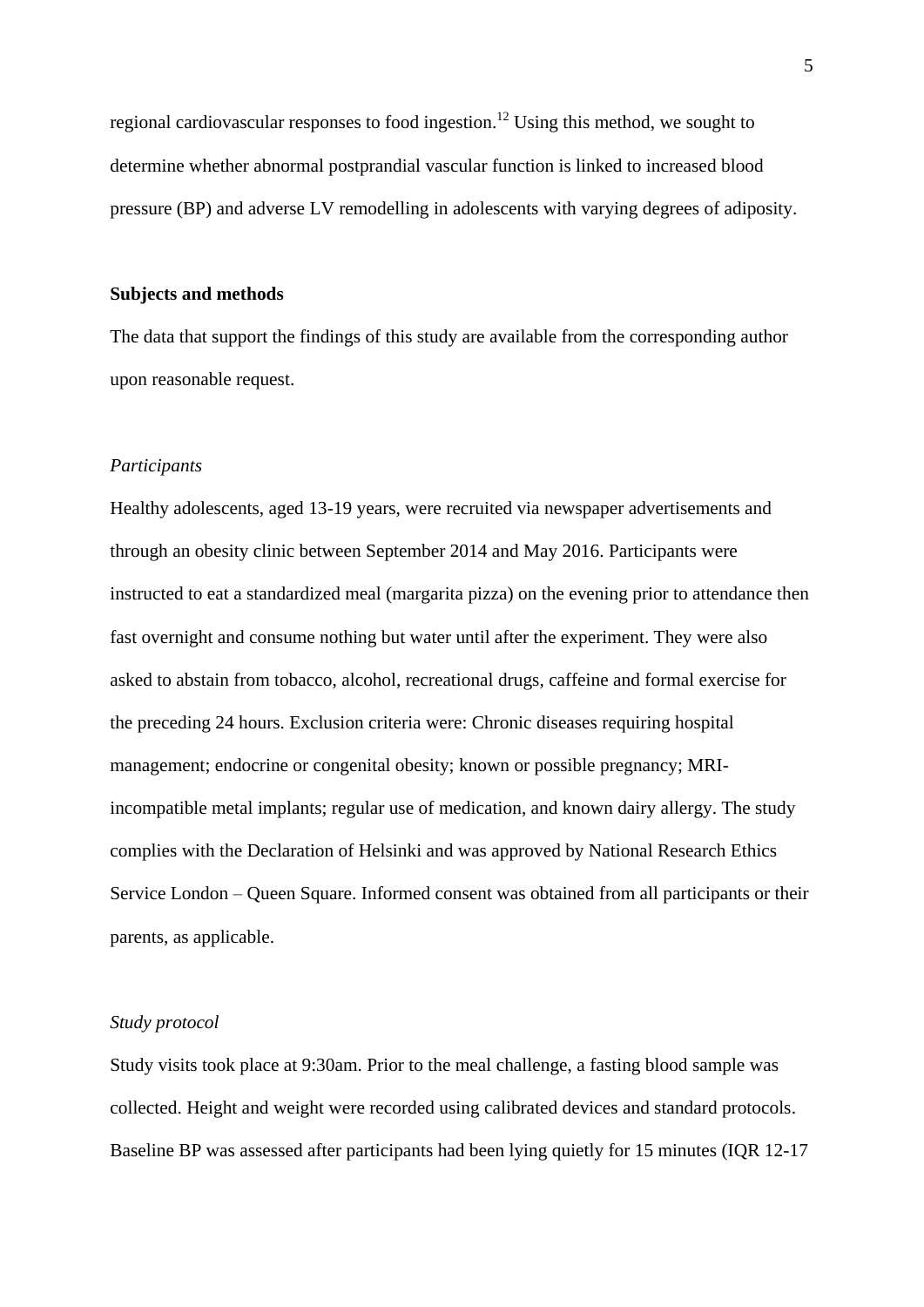minutes) and before any interventions or blood tests. BP measurements obtained successfully in this quiescent period were averaged (mean 2.5 measurements; range 1-6). BP was measured every 5 minutes in the non-dominant arm in supine position with each study participant's arms by their side, using an oscillometric device (Datex Ohmeda, General Electric, Boston, MA, USA). Participants underwent a meal challenge under continuous haemodynamic MRI and BP assessment, as described before.<sup>12</sup> In brief, LV volumes, aortic blood flow and superior mesenteric artery (SMA) flow were measured under fasting conditions. Participants were then asked to sit up on the scanning table and drink a high-fat, high-carbohydrate liquid meal, consisting of 300 ml of double (heavy) cream and 89 g of maltose syrup (fat 142 g, glucose equivalent 75 g, protein 5.1 g, energy 1,635 kcal, total volume ~350 ml). The timing of meal ingestion was recorded and the meal was typically consumed within 2 minutes (IQR 1-3 minutes). Flow measurements were repeated for at least 40 minutes.

# *Imaging protocol and post processing*

All imaging was performed on a 1.5 T MRI system (Avanto, Siemens, Berlin, Germany) using 2 spine coils and 1 body matrix coil, comprising 12 coil elements in total. A vectorcardiogram was used for cardiac gating and heart rate (HR) monitoring. Imaging planes for blood flow measurements were planned by steady-state free precession (SSFP) single-shot imaging of the aorta and by multi plane reformatting of 3D-SSFP data for the SMA.<sup>12</sup> This took approximately 8-10 minutes. Planning was repeated after meal ingestion due to patient movement and displacement of abdominal contents by the meal. Aortic blood flow was measured above the coronary sinuses using cardiac-gated spiral phase-contrast MRI within a single breath hold.<sup>14</sup> SMA blood flow was measured by high spatial resolution  $(0.78 \text{ mm}^2)$ RR-interval averaged golden-angle spiral phase-contrast imaging within a single breath hold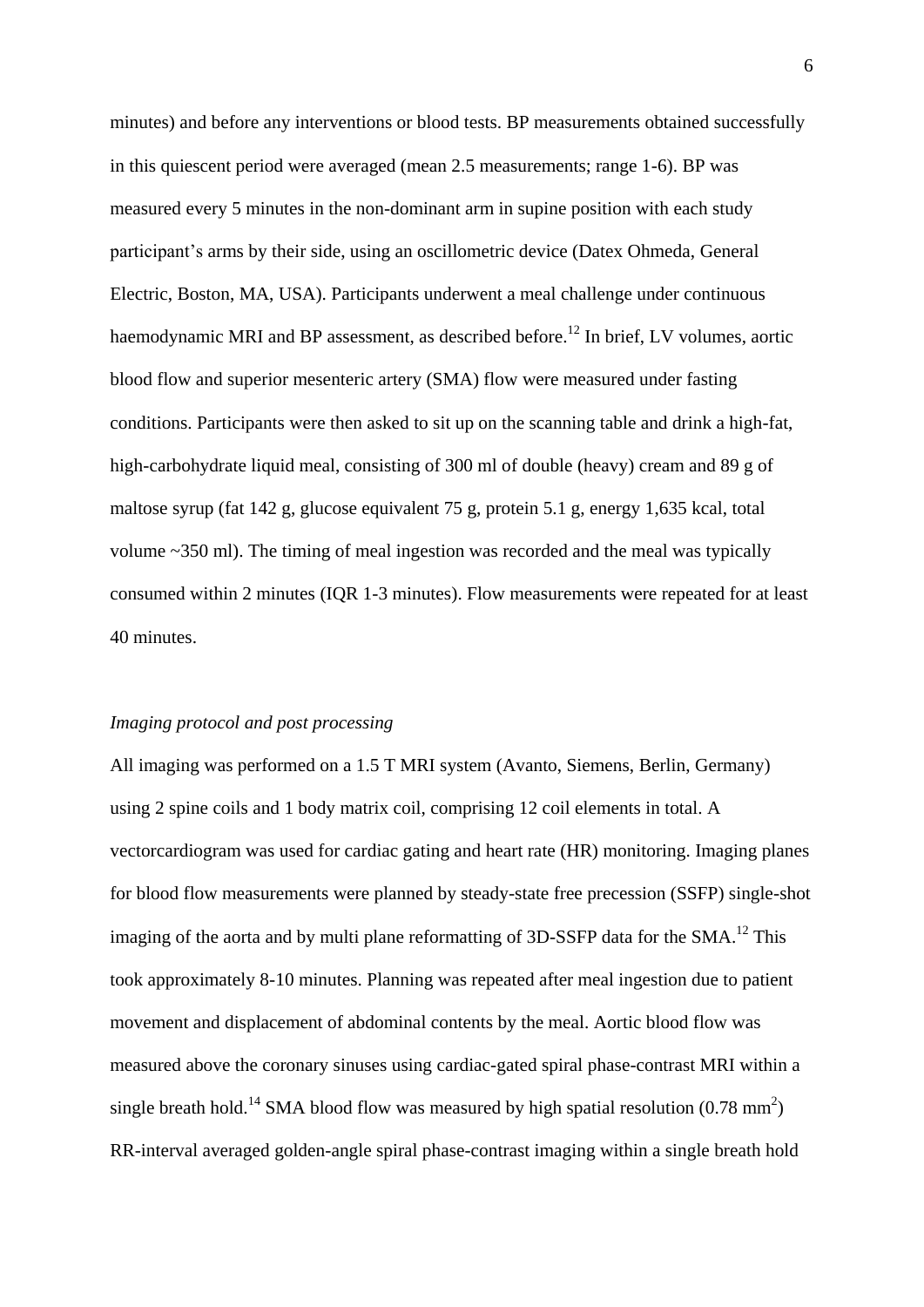(Figure 1).<sup>15</sup> LV volume and mass were acquired from a stack of short axis cine images encompassing the heart from the apex to the atria using real time radial SSFP *k-t* SENSE during free breathing.<sup>16</sup> The average interval between bouts of MRI data acquisition was 7 minutes. The last imaging cycle started approximately 50 minutes after ingestion of the meal, resulting in a postprandial scanning time of ~1 hour. Total scanning time was ~90 minutes.

Images were processed offline using custom plugins for OsiriX v6.5.2 (Pixmeo, Bernex, Switzerland). LV myocardial volume was obtained by manual contouring and subtraction of the endocardial from the epicardial volume. Papillary muscles were included in the myocardial volume. LVM was calculated by multiplying myocardial volume by a density estimate of 1.05  $g.mL^{-1}$ . Aortic flow measures from spiral triggered phase-contrast MRI were obtained by semi-automated, frame-wise segmentation of the magnitude and phase images. Mean SMA flow over a cardiac cycle was measured from a single phase-contrast image after defining the region of interest on the magnitude image (Figure 1).

### *Data standardization and allometric scaling*

Body mass index (BMI) was calculated from weight and height and converted to age- and sex-specific z-scores using published data.<sup>17</sup> Overweight was defined as a BMI z-score  $\geq$ 1.04  $(85<sup>th</sup>$  centile) and obesity as a BMI z-score of  $\geq 1.64$  (95<sup>th</sup> centile), according to current guidelines.<sup>18</sup> Blood flow and stroke volume (SV) were indexed to height [m] raised to powers of 0.92 and 1.45, respectively (such variables are indicated by an "i" suffix, e.g. SVi).<sup>19, 20</sup> LVM was indexed to height [m] to the power of 2.7. These adjustments correct for the influence of skeletal size with minimal confounding by obesity and are preferred over adjustment for body surface area in this context.<sup>7, 21</sup> To address limitations of reference MRI data in children, we generated normal values within our study population using an established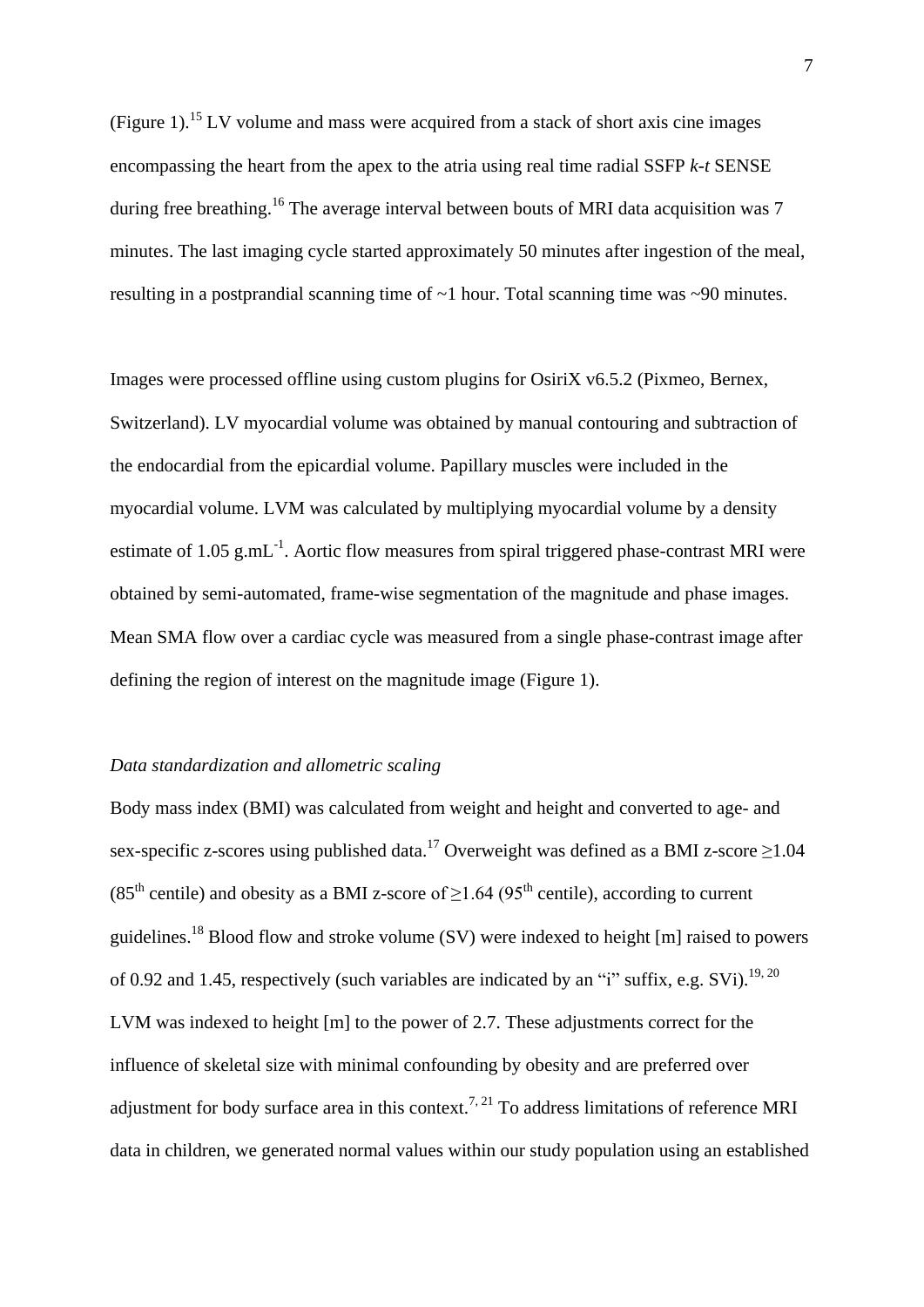technique.<sup>7</sup> First, LVMi was adjusted for age and sex by linear regression. LVH was defined as an adjusted LVMi above the  $95<sup>th</sup>$  centile in a subpopulation with a normal BMI distribution (N=55, BMI z-score mean 0.17, SD 0.94, range -1.96 to 1.87). This centile and its 95% confidence interval were found by a bootstrap method. LVM to LV end-diastolic volume ratio (LVM:EDV) was calculated and an upper limit for this measure was defined using the same approach. Eccentric hypertrophy was defined as  $LVMi > 95<sup>th</sup>$  centile and concentric hypertrophy was defined as LVM:EDV >95<sup>th</sup> centile and LVMi >95<sup>th</sup> centile.<sup>7</sup> In accordance with recent guidelines, elevated systolic BP (eSBP) was defined as systolic BP (SBP) >120 mmHg but <130 mmHg, and diastolic BP <80 mmHg. Hypertension was defined as systolic BP  $\geq$ 130 mmHg or diastolic BP  $\geq$ 80 mmHg.<sup>22</sup>

# *Laboratory analysis*

Blood samples were obtained using standard techniques, following at least 20 minutes of rest in the supine position. Samples were immediately centrifuged and stored at -80°C before batch analysis. Fasting glucose was measured using a Vitros 5600 Clinical Chemistry analyser (Ortho Clinical Diagnostics, Raritan, NJ, USA) and fasting insulin was determined using a chemiluminescent immunoassay (Immulite 2500, Siemens Diagnostics, Berlin, Germany).

# *Statistics*

All statistics were performed using Stata SE v14.2 (StataCorp, College Station, TX, USA). To account for variations of synchronization between measures, BP and MRI data were linearly interpolated at 10-minute intervals, starting from the beginning of meal ingestion, and truncated at 50 minutes. Postprandial SMA flow response (∆SMA) was calculated by areaunder-the-curve (AUC) analysis using the trapezoidal rule on non-interpolated measures.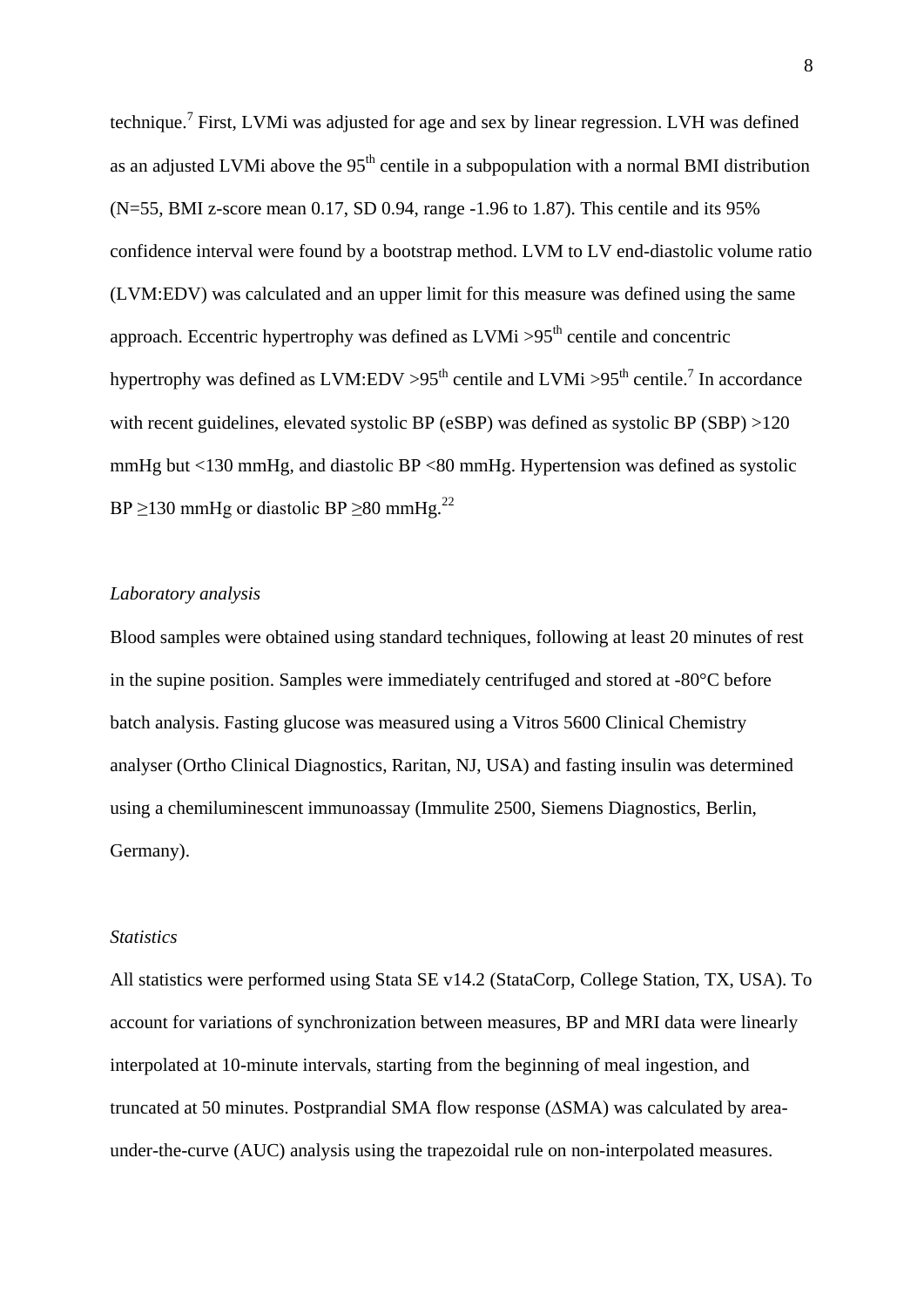Each AUC was divided by the time difference between meal ingestion and the last measure, yielding a time-weighted mean to control for individual variations in experiment duration. ∆SMA was calculated by subtracting resting values from these means. Responses recorded for less than 40 minutes were excluded in the final model  $(n=7)$ . Haemodynamic responses to the meal are presented initially both unindexed and indexed for a power of height to show that the findings do not depend on this adjustment. Changes in physiological data over time and the effect of sex and BMI z-score were assessed using repeated measures mixed models. These models account for the correlated nature of repeated measures over time. Marginal mean estimates were then calculated from these models at three values of BMI z-score representing the normal range  $(-2, 0, \text{ and } +2)$  to illustrate the time-varying, continuous associations found in these models. The coefficients of these models for each time point after baseline represent the time-dependent change from baseline and their *P*-values represent the significance of that change. These *P*-values are reported to illustrate the significance of postprandial responses. Multiple linear regression was used to assess the effects of ∆SMA on LVM, independently of known determinants of LVM, i.e. sex, pubertal stage (self-assessed Tanner score), $^{23}$  BMI, age, resting SBP, SV and homeostatic model assessment of insulin resistance (HOMA-IR = [fasting glucose  $*$  fasting insulin] / 22.5). A similar model was used to assess the effects of ∆SMA on SBP accounting for the same potential confounders, except resting HR was included as an independent variable and BP was not. Logistic regression was used to determine the risk of LVH and eSBP on the basis of ∆SMA. These models were repeated with the inclusion of other potential determinants, as for LVM, to test for independent effects. Right-skewed data were log-transformed prior to parametric testing and group means were back-transformed to geometric means for presentation in natural units. Goodness-of-fit tests were carried out for linear and logistic models to ensure that our models did not contravene model assumptions. Comparison between normal weight and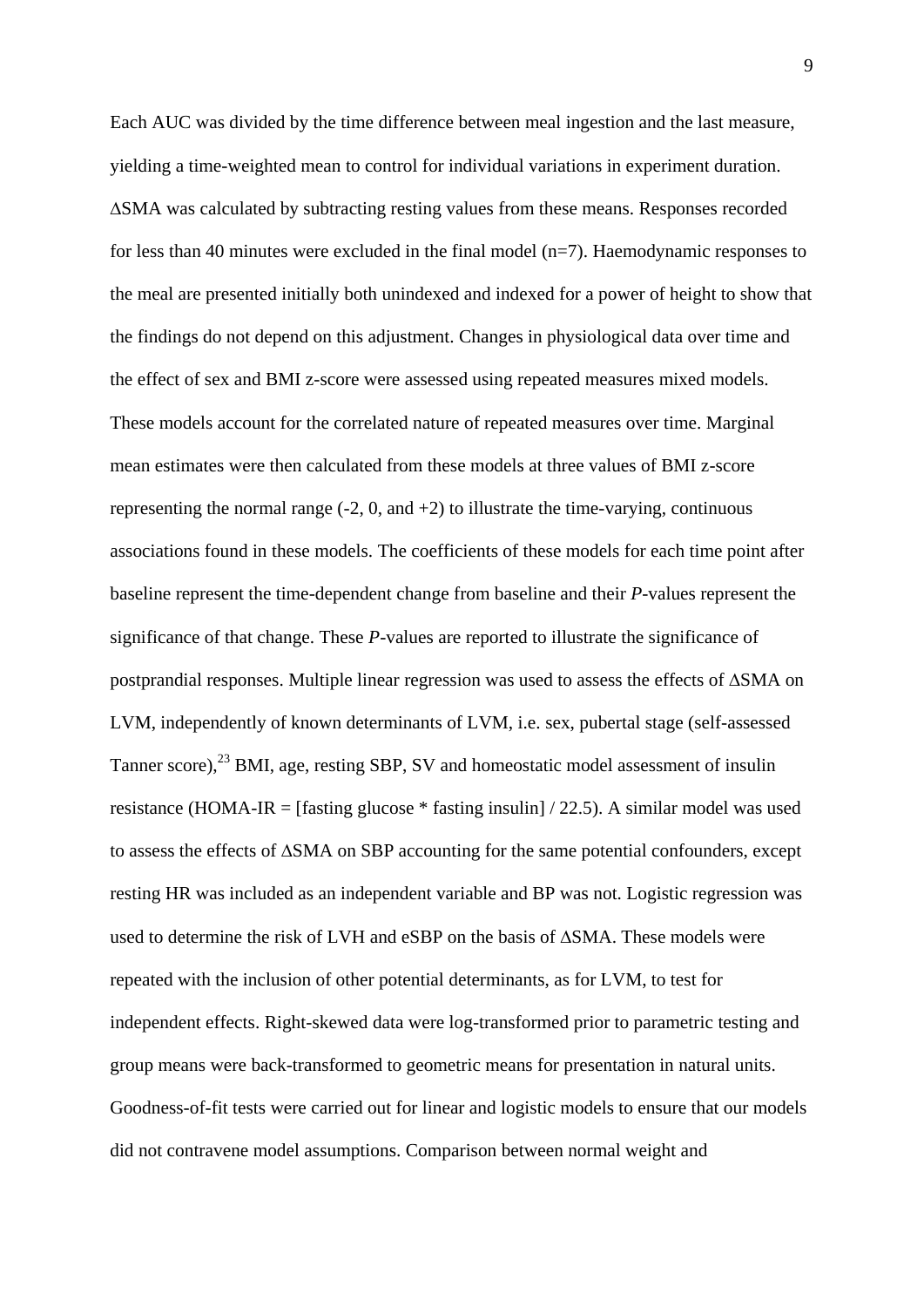overweight/obese groups was done using student *t*-tests. In order to determine intra- and interobserver variability, SMA flow data of 16 randomly selected cases were re-segmented by the original examiner and a second investigator, and intraclass correlation coefficients were calculated with 95%-confidence intervals (CI). Univariate associations were assessed by Pearson correlation. *P*<0.05 was considered statistically significant.

#### **Results**

# *Study population and cardiometabolic parameters at rest*

Eighty-two participants were enrolled (36 female; median age 16 [IQR 14-18] years). Data from two participants who vomited during the MRI scan were excluded from longitudinal analyses. The remaining 80 completed the protocol without side-effects. Thirty participants were obese and a further 9 were overweight. At baseline, overweight/obese participants had significantly higher indexed cardiac output (COi), HOMA-IR, SBP, LVM and LVMi and lower indexed SMA flow (SMAi) than normal weight comparators (Table 1). They were also more likely to have LVH and eccentric hypertrophy, but not concentric hypertrophy, and they were more likely to have hypertension. Linear associations of BMI z-score with COi (r=0.39; *P*=0.0003), SVi (r=0.48; *P*<0.0001), SBP (r=0.30; *P*=0.009) and SMAi (r=–0.23; *P*=0.04), supported these findings. BMI z-score did not correlate with diastolic or mean BP, or HR.

#### *Postprandial haemodynamics and associations with adiposity*

Both unindexed and indexed mean CO increased significantly within 10 minutes of meal ingestion, plateaued at 40 minutes (time-weighted mean unindexed  $\Delta CO$  0.45 [SD 0.62] L.min<sup>-1</sup>;  $P=3.8\times10^{-8}$ ) and did not fall significantly before the end of the experiment. The magnitude of this increase did not differ significantly by BMI z-score but baseline COi did (*P*<0.001; Figure 2).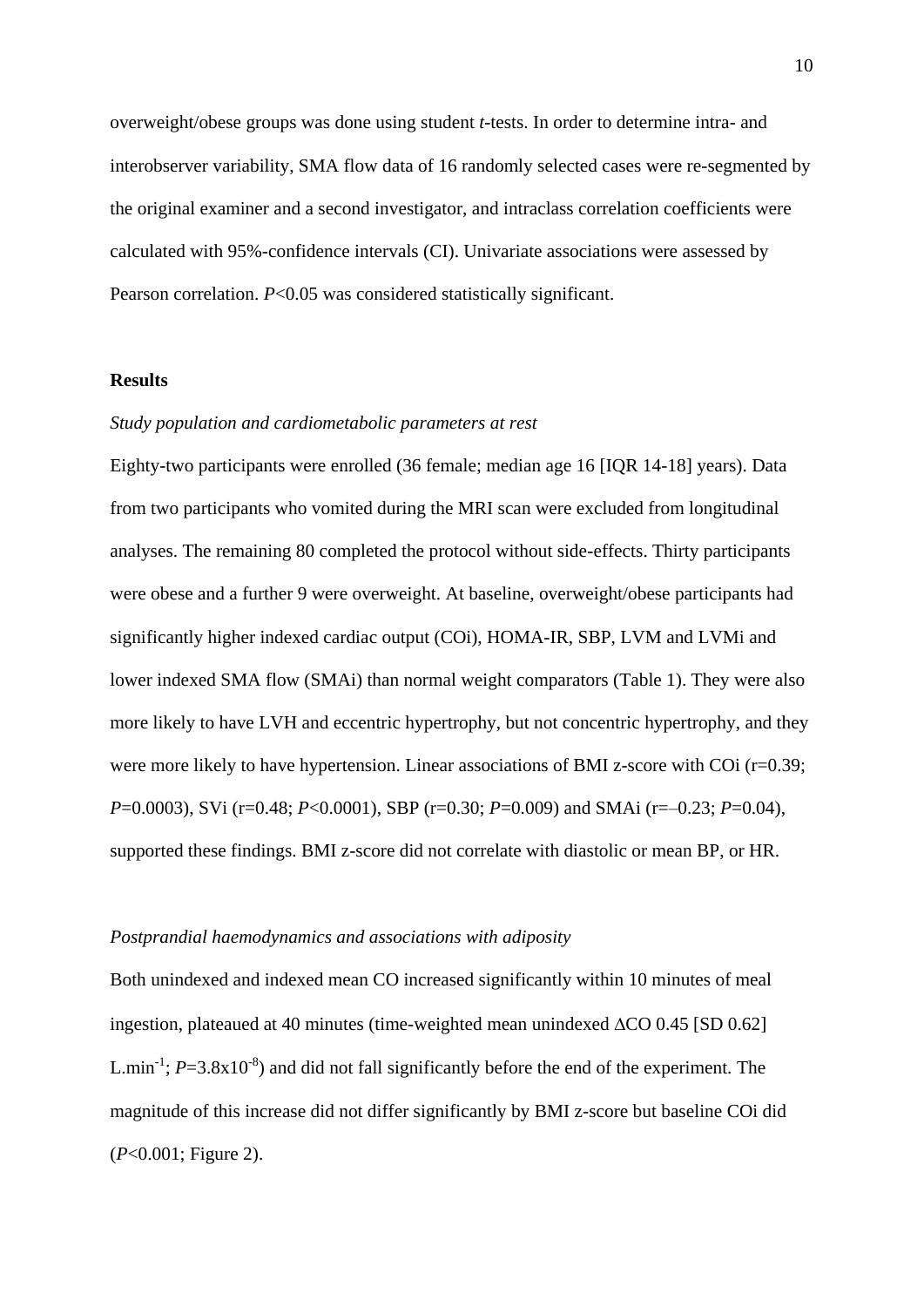Unindexed and indexed SMA flow increased too (time-weighted mean unindexed SMA flow 0.76 [SD 0.35] L.min<sup>-1</sup>;  $P=4.2 \times 10^{-31}$ ) and by more, on average, than CO did (mean difference in responses 0.31 L.min<sup>-1</sup>;  $P = 5x10^{-5}$ ), suggesting that, in addition to the CO rise, some flow redistribution from other regions occurred to support increased flow demand in the mesenteric vascular bed. The magnitude of this response was blunted by increased adiposity (*P*<0.05 at 10 minutes and *P*<0.01 at 20, 30 and 50 minutes for the continuous interaction of time and BMI z-score; Figure 2). Both ∆SMA (B=-0.07 L.min<sup>-1</sup>; *P*=0.003) and ∆SMAi (Figure 2) were blunted in those with greater BMI z-score.

SBP also rose in response to the meal (time-weighted mean  $\triangle 1.96$  mmHg;  $P = 7 \times 10^{-5}$ ) and was significantly greater than baseline from 10 minutes onwards (*P*<0.05 at 10 minutes, *P*<0.01 at 30 minutes, and *P*<0.001 at 20, 40 and 50 minutes; Figure 2). Baseline SBP was associated with increased BMI z-score  $(P=0.006)$  but the magnitude of the postprandial response was not.

# *Associations of mesenteric vascular function with SBP and LV remodelling*

Blunted ∆SMAi was associated with increased resting SBP (Table 2, Model 1; Figure 3). Addition of BMI (Model 2) and resting HR (Model 3) did not explain this association. Moreover, blunted ∆SMAi was associated with a significantly increased risk of hypertension (log likelihood: -20.3; odds ratio: 0.01 [95% CI: 7x10<sup>-4</sup>, 0.89], *P*=0.045; R<sup>2</sup>=0.11), but not eSBP, a prehypertensive category in children (*P*=0.33).

Blunted ∆SMAi was associated with increased risks of LVH (log likelihood: -5.4; odds ratio: 0.005 [95% CI:  $1x10^{-3}$ , 0.219],  $P=0.003$ ;  $R^2=0.15$ ) and concentric hypertrophy (log likelihood: -9.9; odds ratio: 5x10-5 [95% CI: 4x10-8, 0.061],  $P=0.001$ ;  $R^2=0.31$ ), but not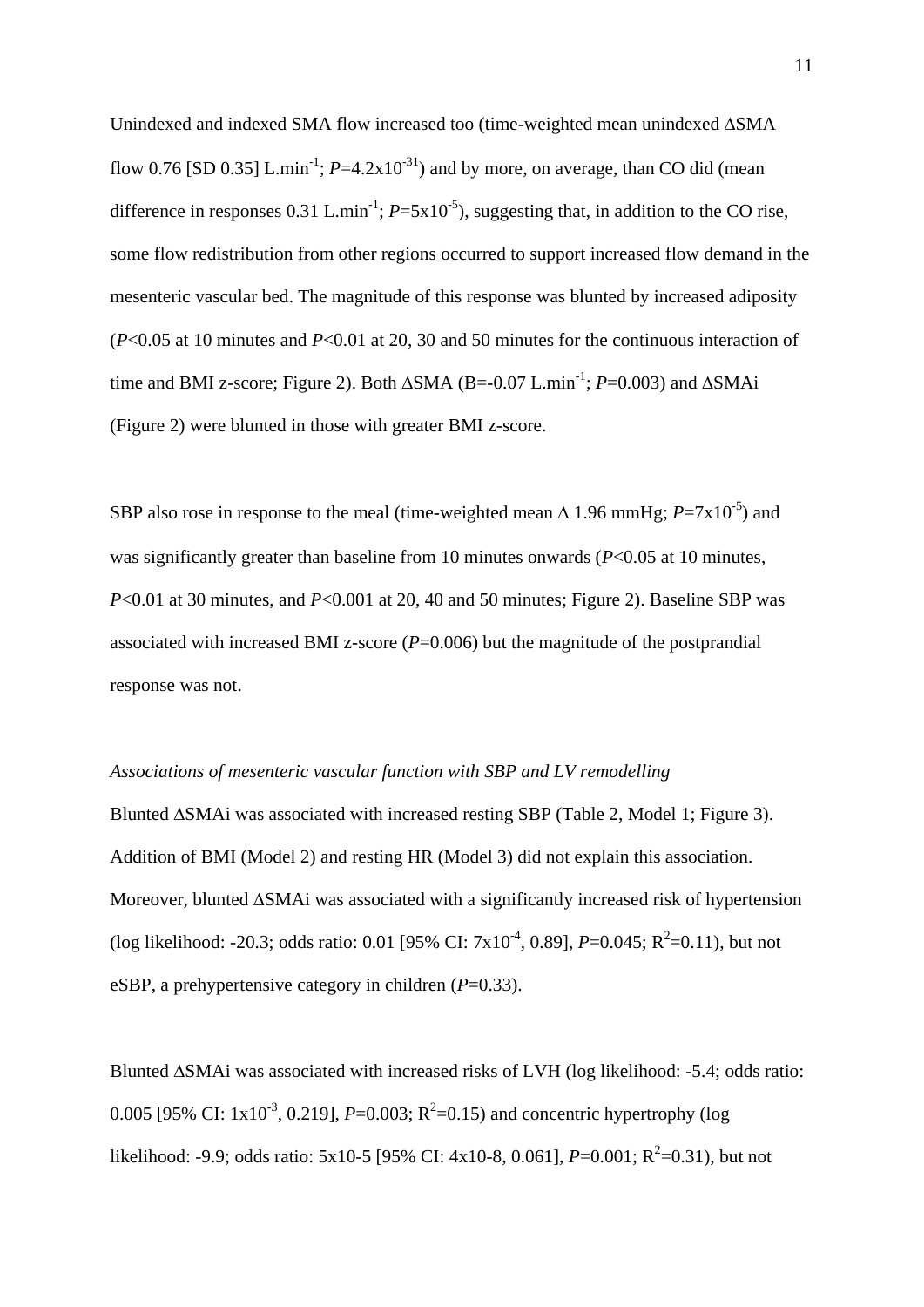eccentric hypertrophy (*P*=0.48). This was supported by an inverse linear association of ∆SMAi with LVMi (Table 2, Model 1; Figure 3). A similar association was found between the unindexed variables. Addition of BMI (Model 2) and of resting SBP (Model 3) to the multiple regression did not fully explain the association. In further modelling, all associations remained significant after addition of age, Tanner score, and HOMA-IR (Supplemental File: Table 1). Associations with LVMi were also independent of resting SVi and postprandial SBP response (time-weighted mean ∆).

# *Reliability analysis*

Mesenteric blood flow measurements showed very good intra- and interobserver agreement, with intraclass correlation coefficients of 0.95 [95% CI: 0.86, 0.98] and 0.91 [95% CI: 0.76, 0.97], respectively.

#### **Discussion**

Given that LVH is a major risk factor for cardiovascular morbidity and mortality and that it appears early in the disease process, understanding factors that drive its emergence in young people is vital for the development of effective cardiovascular disease prevention. Abnormal (blunted) ∆SMA after ingestion of a high-calorie liquid meal was associated with concentric LVH, increased LV mass, higher resting BP, and hypertension in adolescents. These findings were independent of factors known to influence LV mass (age, sex, pubertal status, BMI, insulin resistance, SV and BP). Perhaps most importantly, the associations were not influenced by variation in progression through puberty and therefore are unlikely to be explained by altered sex hormone levels, which are known to influence LV mass.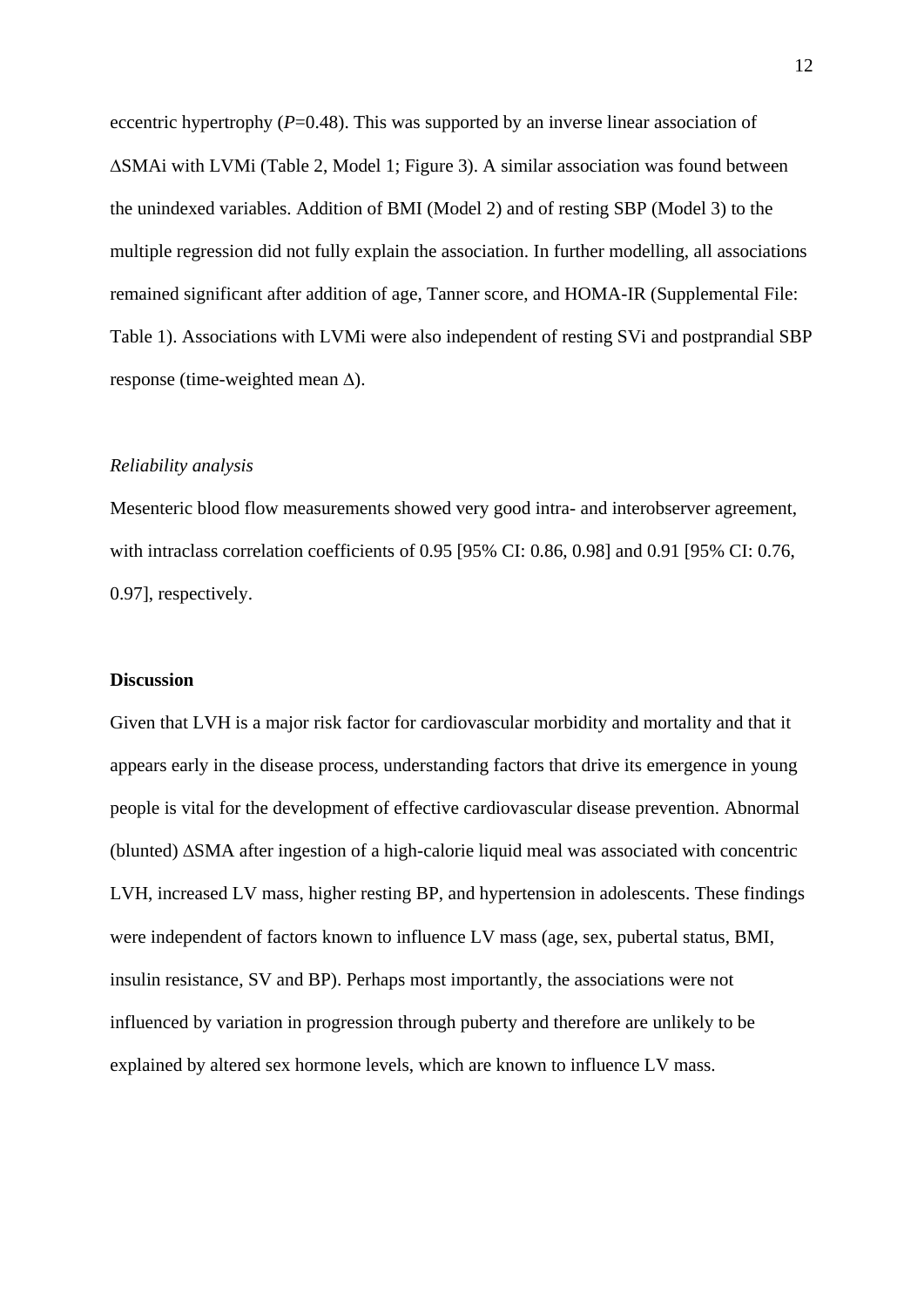Although our study cannot elucidate any mechanism causally linking postprandial vascular dysfunction in the gut with LVH, we found some supporting evidence in adolescents for a mechanism already detailed in rodents. Under fasting conditions, blood supply to the gut is centrally inhibited by sympathetic vasomotor outflow from the rostroventrolateral medulla.<sup>10</sup> Food ingestion normally suppresses the activity of these efferents via vagal feedback to the brainstem, increasing blood flow in the gut.<sup>10, 24</sup> Obesity and fatty diet in rodents have been shown to blunt this reflex, reducing vasodilatory responses.<sup>10, 24</sup> The authors suggested that increased afterload caused by raised splanchnic vascular resistance in this context could promote development of hypertension and LVH. We found that adolescent obesity was similarly associated with blunting of normal postprandial vasodilatory responses. Interestingly, blunted ∆SMA was associated with raised LVM independently of resting BP or postprandial BP responses, suggesting that the explanation for this association is probably more complex than previously suggested.<sup>10, 24</sup> For example, disordered neurohumoral signalling that affects both vascular function in the gut and cardiomyocyte growth could mediate this association. Our study was not designed to investigate such possibilities. The partial independence of our findings from the degree of adiposity is consistent with the observation that postprandial vascular dysfunction in high-fat fed rodents normalises with low-fat diet irrespective of weight loss and suggests a role for abnormal diet in the pathogenesis of postprandial vascular dysfunction.<sup>24</sup> The high-calorie meal used in this experiment was designed to replicate the worst excesses of a modern diet. Further study will be needed to determine how altering diet composition affects the postprandial response.

We generated and tested our primary hypothesis based on animal experiments<sup>10, 11</sup> and found that dysregulated vascular responses to high-calorie food ingestion were linked to known major cardiovascular risk factors. Secondary analyses have been carried out to address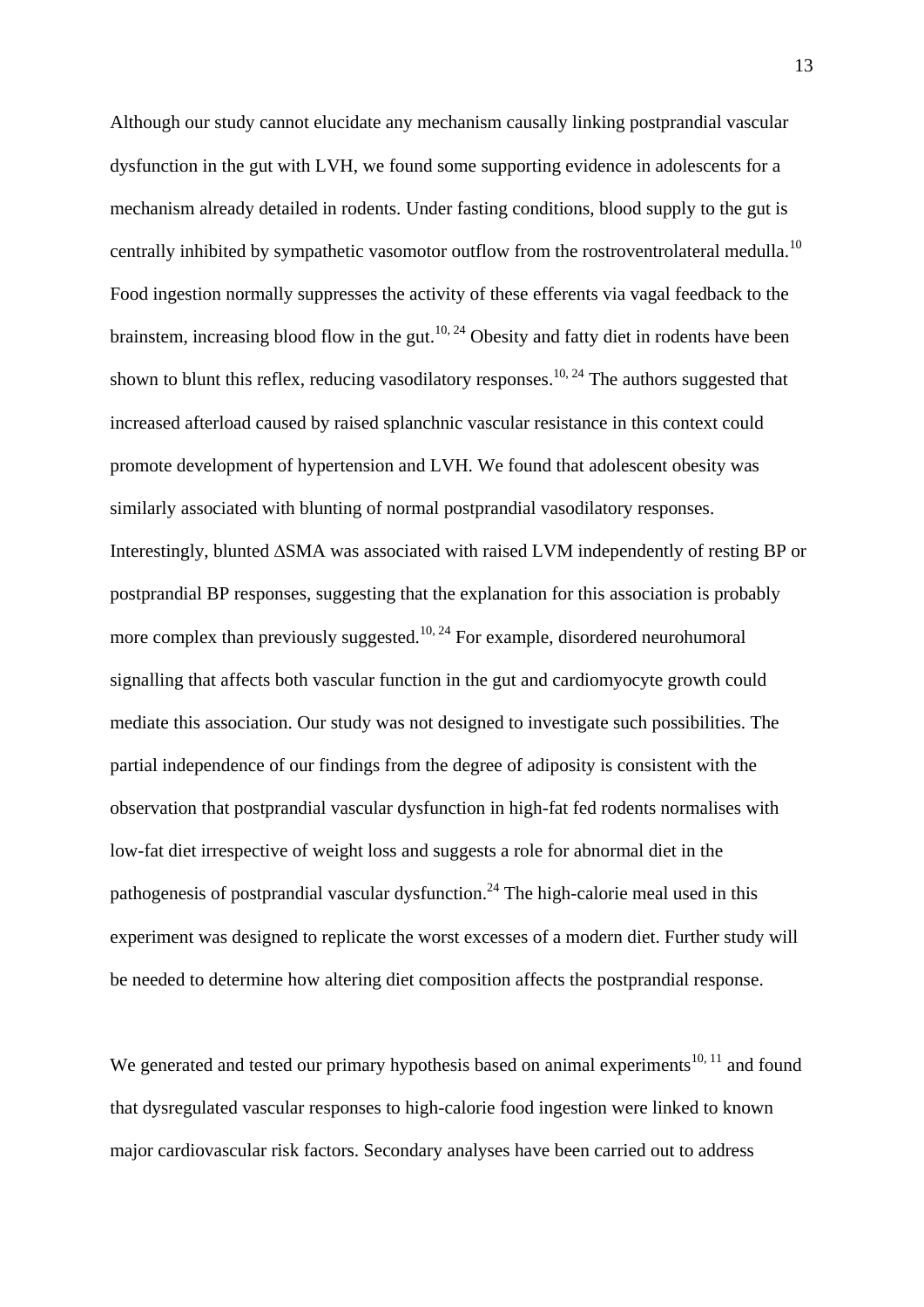possible explanations of these associations and generate new hypotheses. These showed that our findings were robust to adjustment for a range of possible confounders and support the need for further study to determine underlying pathophysiological mechanisms. Nevertheless, there are potentially important clinical implications. We found that vascular dysregulation was more common in overweight/obese individuals. This supports existing advice to reduce high-calorie food intake in adolescents and is evidence for a potential new pathway linking obesity and LVH in young people. Notably, high BMI in a cohort of Swedish adolescents has been shown to be a particularly strong risk for future heart failure, with hazard ratios approaching 10 for those with a BMI above  $35<sup>4</sup>$  Further investigation of the mechanism behind the findings of the present study could, therefore, yield new opportunities for prevention of the cardiac and vascular consequences of poor diet and obesity in the young.

Blunted postprandial mesenteric blood flow responses were associated with concentric LVH, but not other patterns of LVH. Although the relationship between patterns of LVH and underlying pathology is not fully understood, $^{25}$  concentric LVH in animal models arises largely as a compensatory mechanism to normalise LV wall stress in response to pressure overload. This would be consistent with our finding that blunted ∆SMA was related to increased resting BP and hypertension. However, relationships of blunted ∆SMA with LVMi and concentric LVH were not fully explained by resting BP status. Therefore, the mechanism of concentric LVH development in this context may not be simply due to increased LV afterload. Irrespective of the mechanism, abnormal mesenteric vascular function is an independent biomarker for a phenotype prone to LVH and, possibly therefore, to cardiovascular disease.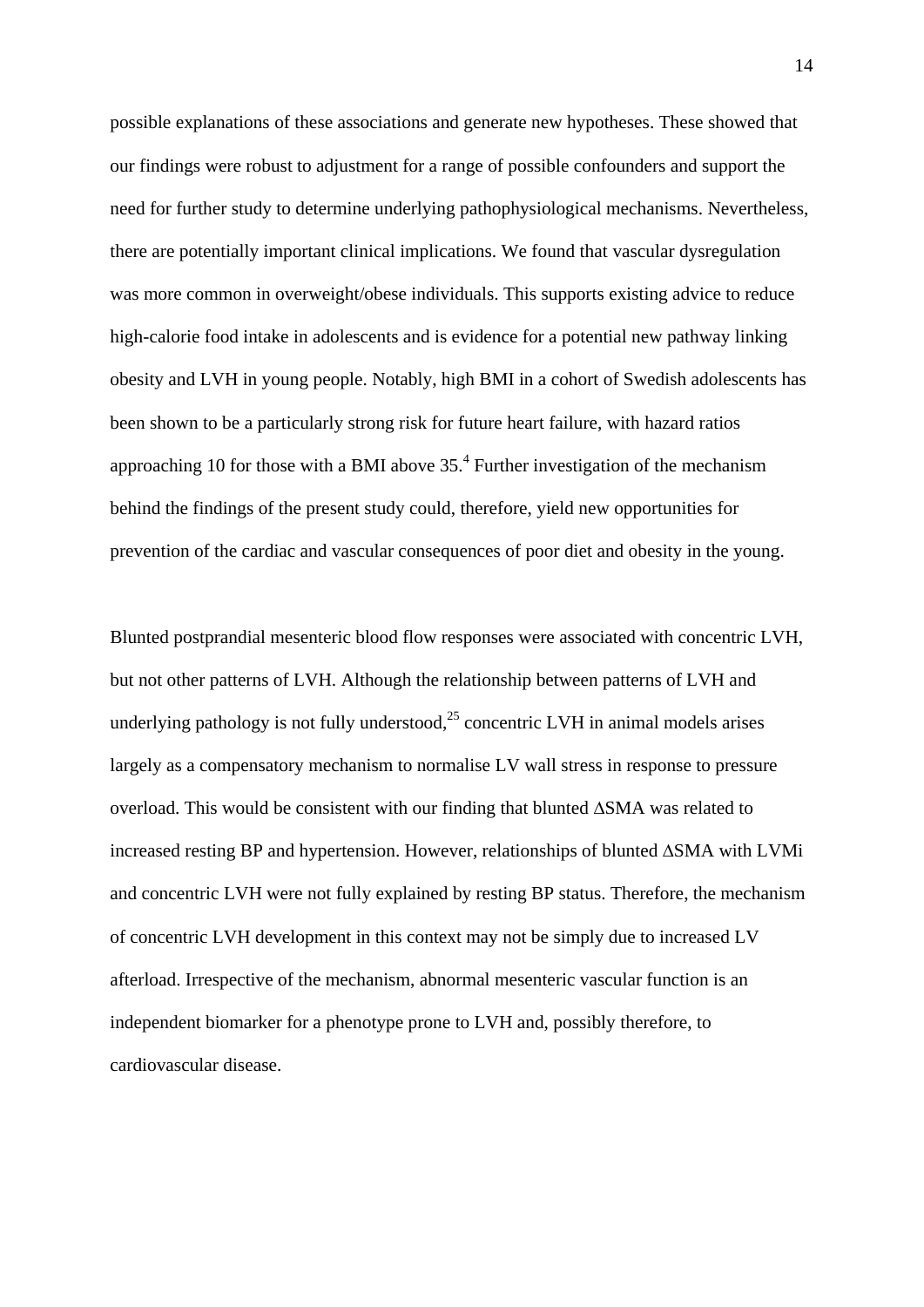This study had several strengths. We used a standardised, validated MRI food challenge protocol of high-fat, high-sugar food.<sup>12</sup> Diets high in fat and sugar are now common in the modern era, particularly in the obese, and have been implicated in LVH development.<sup>26</sup> We controlled for time of day, caffeine, exercise and other potential confounders. Cardiovascular measures were standardised using allometric scaling approaches that have been shown to minimise the confounding effect of obesity. Each participant ate a standard meal and then fasted for a similar duration. Acquisition of SMA flow data using conventional cardiac-gated cine phase-contrast MRI typically requires long imaging times (~8 minutes) and respiratory navigation, due to the high spatial resolution needed for this small vessel. Such conventional flow acquisition is poorly suited for generating accurate, repeated measures of the postprandial flow response, in a time-efficient manner. We used RR-interval averaged imaging to overcome this problem and allow rapid data acquisition at high spatial resolution. Very good reliability has been demonstrated for this method.

#### *Limitations*

Accurate definition of LVH on the basis of MRI measures in childhood is challenging. No published paediatric reference ranges are adjusted for a power of height and existing references are based on small populations. This and widespread variations in imaging and image segmentation techniques mean that current published MRI LVM normal values in adolescents are not a reliable reference. To address this issue, and recognising that our sample of normal adolescents is larger than many such reference populations, we defined a normal range for LVM in our population and adjusted for age and sex in order to minimise their influence on the normal distribution. Because our study cohort was partly recruited from an obesity clinic, this normal range was defined in a subpopulation with a normally distributed BMI range.<sup>7</sup>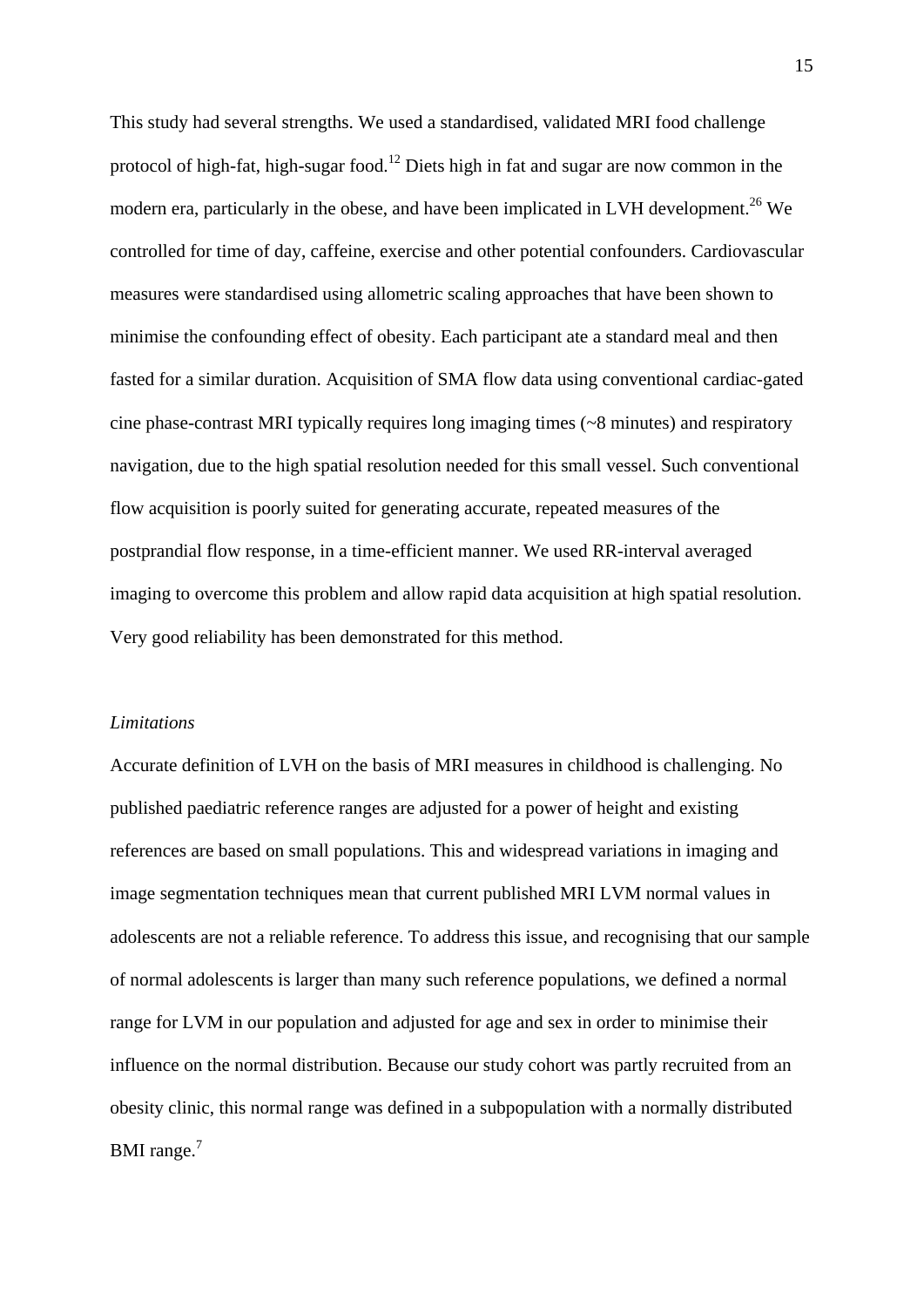The nature of the associations shown and their direction, if causal, remain unknown. Longitudinal studies will be required to confirm whether obesity is a cause of postprandial vascular dysfunction, or *vice-versa*, and if the latter is a cause of LVH. However, we have demonstrated that LVH emerges to a significant degree even in otherwise healthy adolescent populations. Therefore, the timeframe for such follow-up studies is achievable. If confirmed, mechanistic studies are required to determine how postprandial vascular function might lead to LVH in humans. Our findings support those of mechanistic studies in animals, demonstrating the need for further human studies.

# *Conclusion*

We showed that abnormal splanchnic vascular responses to high-calorie food ingestion could be observed in otherwise healthy teenagers. Such a response was linked to greater adiposity and was found to be strongly associated with LVH, increased LV mass, raised resting BP and hypertension, independently of known determinants of LVH. This is the first evidence of a new, independent marker of cardiovascular risk in the young.

## **Acknowledgements**

We thank Wendy Norman, Rod Jones, Steven Kimberley, and the NIHR BRC at Great Ormond Street Hospital for able assistance with the study as well as Dave Miller of Cargill Starches & Sweeteners for kind donation of food-grade maltose syrup.

This report also incorporates independent research from the National Institute for Health Research Biomedical Research Centre Funding Scheme at Great Ormond Street Hospital for Children NHS Foundation Trust and University College London. The views expressed in this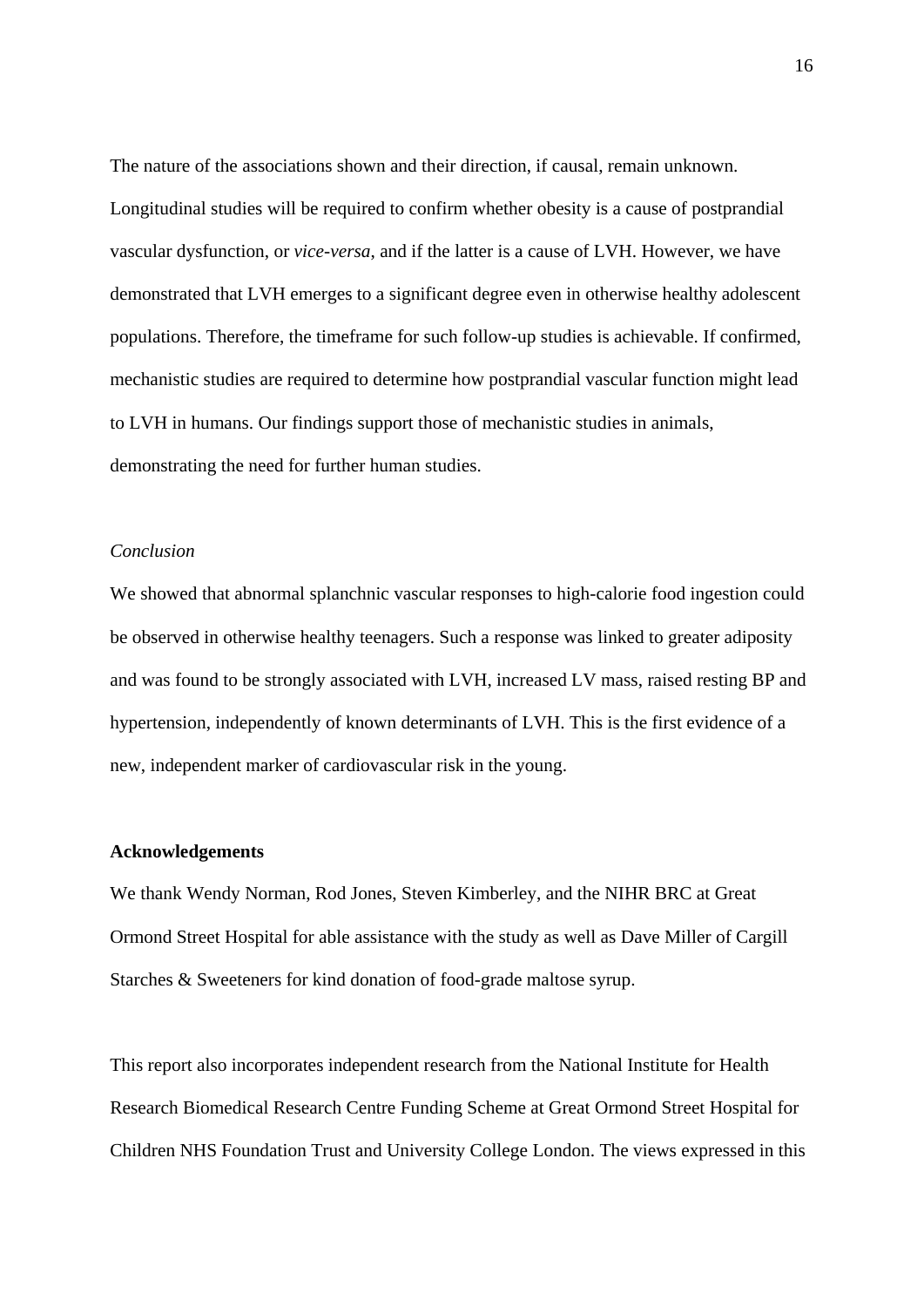publication are those of the authors and not necessarily those of the National Health Service, the National Institute for Health Research, or the Department of Health.

**Sources of Funding:** Alexander Jones is supported by a British Heart Foundation Intermediate Clinical Research Fellowship (FS/18/22/33479). Jakob Hauser is funded as part of the Framework Package-7 project MD-PAEDIGREE of the European Commission (contract no. 600932).

**Conflict of Interest**: none.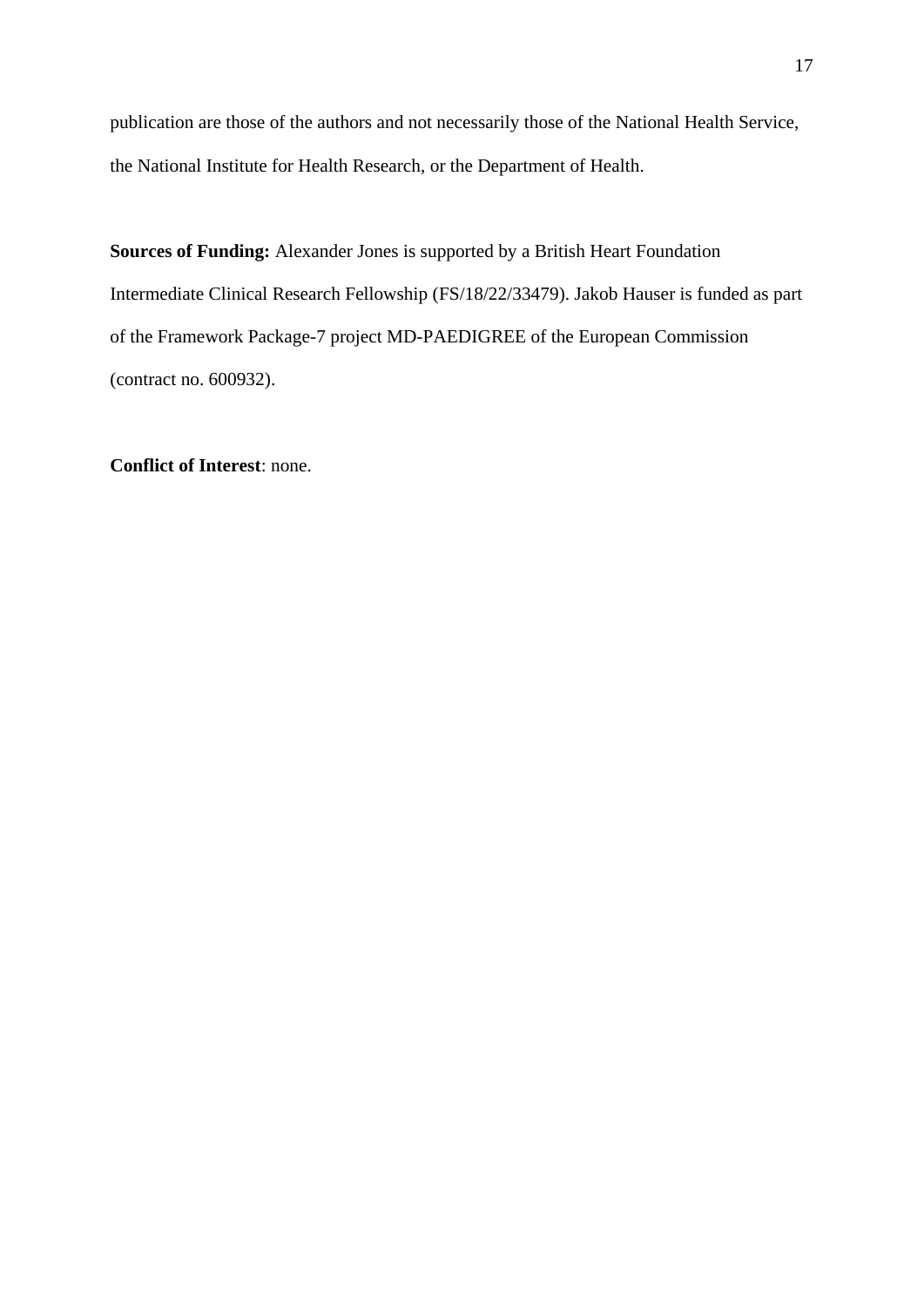#### **References**

1. Wade KH, Chiesa ST, Hughes AD, Chaturvedi N, Charakida M, Rapala A,

Muthurangu V, Khan T, Finer N, Sattar N et al. Assessing the causal role of body mass index on cardiovascular health in young adults: Mendelian randomization and recall-by-genotype analyses. *Circulation*. 2018;138:2187-2201.

2. Hoang K, Zhao Y, Gardin JM, Carnethon M, Mukamal K, Yanez D and Wong ND. LV Mass as a Predictor of CVD Events in Older Adults With and Without Metabolic Syndrome and Diabetes. *JACC Cardiovasc Imaging*. 2015;8:1007-1015.

3. Bluemke DA, Kronmal RA, Lima JA, Liu K, Olson J, Burke GL and Folsom AR. The relationship of left ventricular mass and geometry to incident cardiovascular events: the MESA (Multi-Ethnic Study of Atherosclerosis) study. *J Am Coll Cardiol*. 2008;52:2148-55.

4. Rosengren A, Aberg M, Robertson J, Waern M, Schaufelberger M, Kuhn G, Aberg D, Schioler L and Toren K. Body weight in adolescence and long-term risk of early heart failure in adulthood among men in Sweden. *Eur Heart J*. 2017;38:1926-1933.

5. de Simone G, Devereux RB, Roman MJ, Schlussel Y, Alderman MH and Laragh JH. Echocardiographic left ventricular mass and electrolyte intake predict arterial hypertension. *Ann Intern Med*. 1991;114:202-9.

6. Brady TM. The Role of Obesity in the Development of Left Ventricular Hypertrophy Among Children and Adolescents. *Curr Hypertens Rep*. 2016;18:3.

7. Jing L, Binkley CM, Suever JD, Umasankar N, Haggerty CM, Rich J, Wehner GJ, Hamlet SM, Powell DK, Radulescu A et al. Cardiac remodeling and dysfunction in childhood obesity: a cardiovascular magnetic resonance study. *J Cardiovasc Magn Reson*. 2016;18:28.

8. Stewart MH, Lavie CJ, Shah S, Englert J, Gilliland Y, Qamruddin S, Dinshaw H, Cash M, Ventura H and Milani R. Prognostic Implications of Left Ventricular Hypertrophy. *Prog Cardiovasc Dis*. 2018;61:446-455.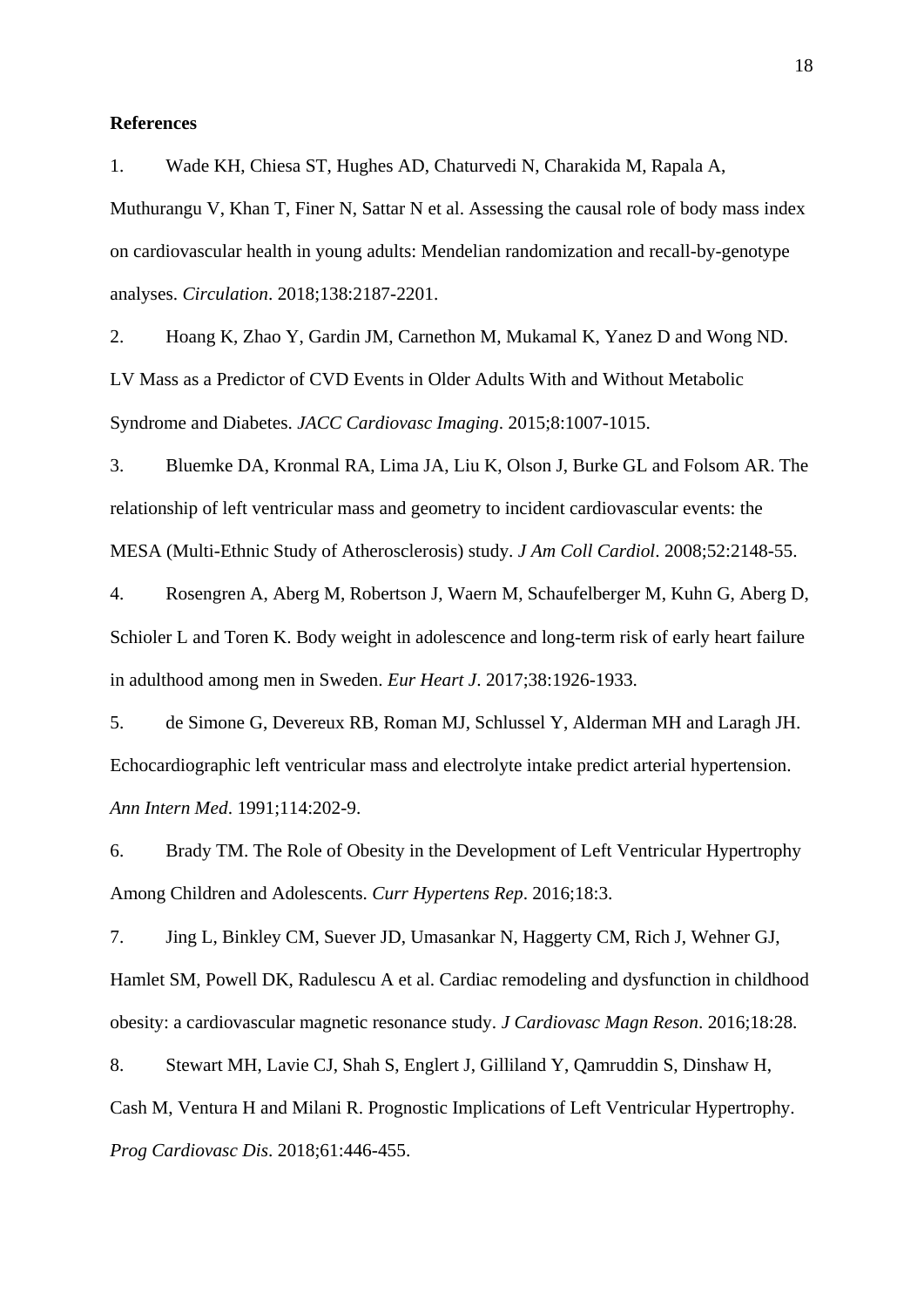9. de Onis M, Blossner M and Borghi E. Global prevalence and trends of overweight and obesity among preschool children. *Am J Clin Nutr*. 2010;92:1257-64.

10. Sartor DM. Sympathoinhibitory signals from the gut and obesity-related hypertension. *Clin Auton Res*. 2013;23:33-9.

11. How JM, Pumpa TJ and Sartor DM. Renal sympathoinhibitory and regional vasodilator responses to cholecystokinin are altered in obesity-related hypertension. *Exp Physiol*. 2013;98:655-64.

12. Hauser JA, Muthurangu V, Steeden JA, Taylor AM and Jones A. Comprehensive assessment of the global and regional vascular responses to food ingestion in humans using novel rapid MRI. *Am J Physiol Regul Integr Comp Physiol*. 2016;310:R541-5.

13. Sharrett AR, Heiss G, Chambless LE, Boerwinkle E, Coady SA, Folsom AR and Patsch W. Metabolic and lifestyle determinants of postprandial lipemia differ from those of fasting triglycerides: The Atherosclerosis Risk In Communities (ARIC) study. *Arterioscler Thromb Va c Biol*. 2001;21:275-81.

14. Steeden JA, Atkinson D, Hansen MS, Taylor AM and Muthurangu V. Rapid flow assessment of congenital heart disease with high-spatiotemporal-resolution gated spiral phasecontrast MR imaging. *Radiology*. 2011;260:79-87.

15. Steeden JA and Muthurangu V. Investigating the limitations of single breath-hold renal artery blood flow measurements using spiral phase contrast MR with R-R interval averaging. *J Magn Reson Imaging*. 2015;41:1143-9.

16. Muthurangu V, Lurz P, Critchely JD, Deanfield JE, Taylor AM and Hansen MS. Realtime assessment of right and left ventricular volumes and function in patients with congenital heart disease by using high spatiotemporal resolution radial k-t SENSE. *Radiology*. 2008;248:782-91.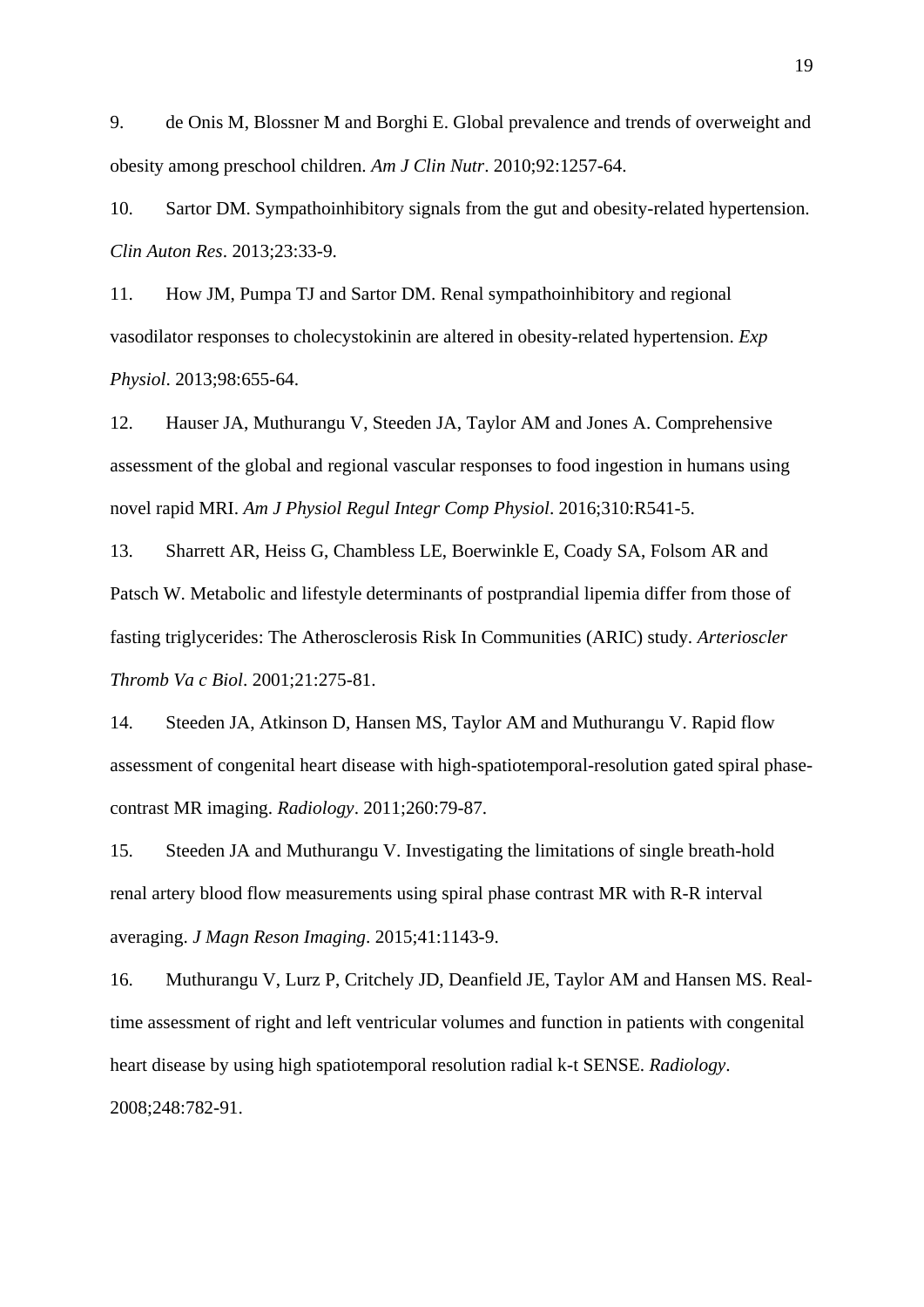17. de Onis M, Onyango AW, Borghi E, Siyam A, Nishida C and Siekmann J. Development of a WHO growth reference for school-aged children and adolescents. *Bull World Health Organ*. 2007;85:660-7.

18. Barlow SE and Expert C. Expert committee recommendations regarding the prevention, assessment, and treatment of child and adolescent overweight and obesity: summary report. *Pediatrics*. 2007;120 Suppl 4:S164-92.

19. de Simone G, Devereux RB, Daniels SR, Mureddu G, Roman MJ, Kimball TR, Greco R, Witt S and Contaldo F. Stroke volume and cardiac output in normotensive children and adults. Assessment of relations with body size and impact of overweight. *Circulation*. 1997;95:1837-43.

20. de Simone G, Devereux RB, Daniels SR, Koren MJ, Meyer RA and Laragh JH. Effect of growth on variability of left ventricular mass: assessment of allometric signals in adults and children and their capacity to predict cardiovascular risk. *J Am Coll Cardiol*. 1995;25:1056-62.

21. Armstrong AC, Gidding S, Gjesdal O, Wu C, Bluemke DA and Lima JA. LV mass assessed by echocardiography and CMR, cardiovascular outcomes, and medical practice. *JACC Cardiovasc Imaging*. 2012;5:837-48.

22. Flynn JT, Kaelber DC, Baker-Smith CM, Blowey D, Carroll AE, Daniels SR, de Ferranti SD, Dionne JM, Falkner B, Flinn SK et al. Clinical Practice Guideline for Screening and Management of High Blood Pressure in Children and Adolescents. *Pediatrics*. 2017;140.

23. Carel JC and Leger J. Clinical practice. Precocious puberty. *N Engl J Med*. 2008;358:2366-77.

24. Sfrantzis KD, How JM and Sartor DM. Implications of diet modification on sympathoinhibitory mechanisms and hypertension in obesity. *Auton Neurosci*. 2015;189:25- 30.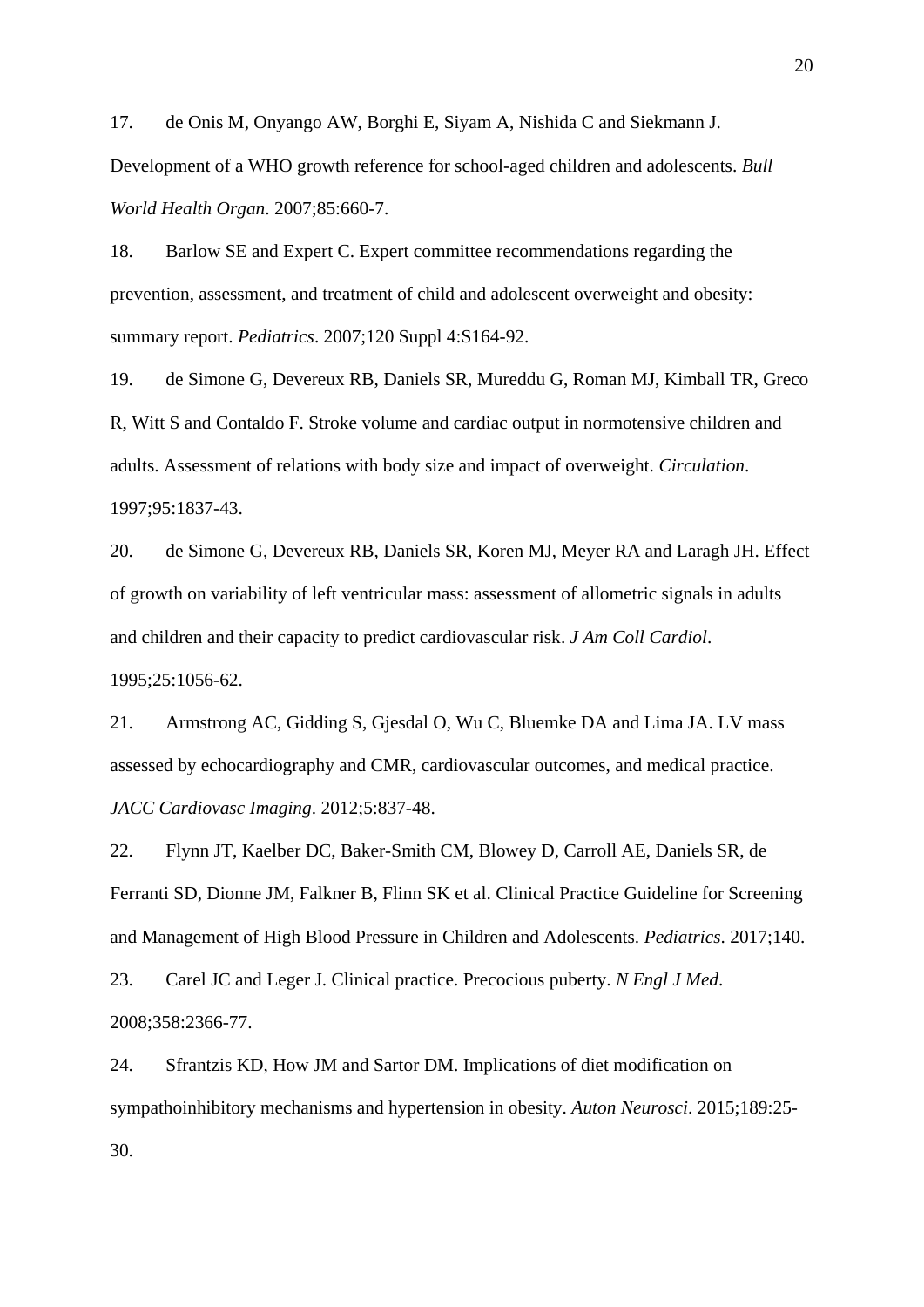25. Drazner MH. The progression of hypertensive heart disease. *Circulation*. 2011;123:327-34.

26. Sharma N, Okere IC, Duda MK, Chess DJ, O'Shea KM and Stanley WC. Potential impact of carbohydrate and fat intake on pathological left ventricular hypertrophy.

*Cardiovasc Res*. 2007;73:257-68.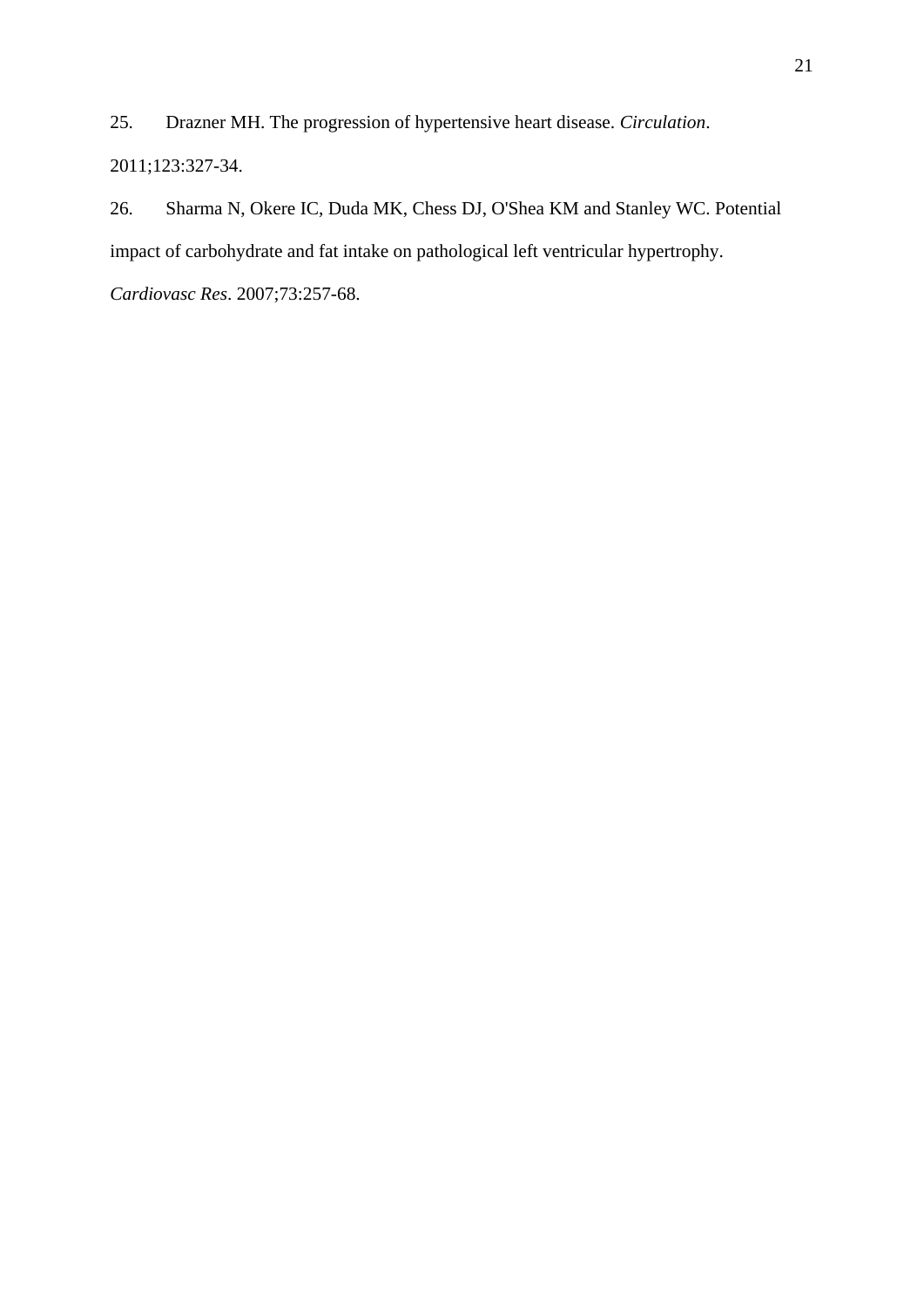# **Figures**



**Figure 1. RR-interval averaged golden-angle spiral phase-contrast MRI of the superior mesenteric artery (arrow).** This technique acquires data over ~5 RR intervals to yield a single "time-averaged" image that can be used to calculate mean flow through a vessel (resolution 0.78 x 0.78 mm, breath hold ~6 seconds).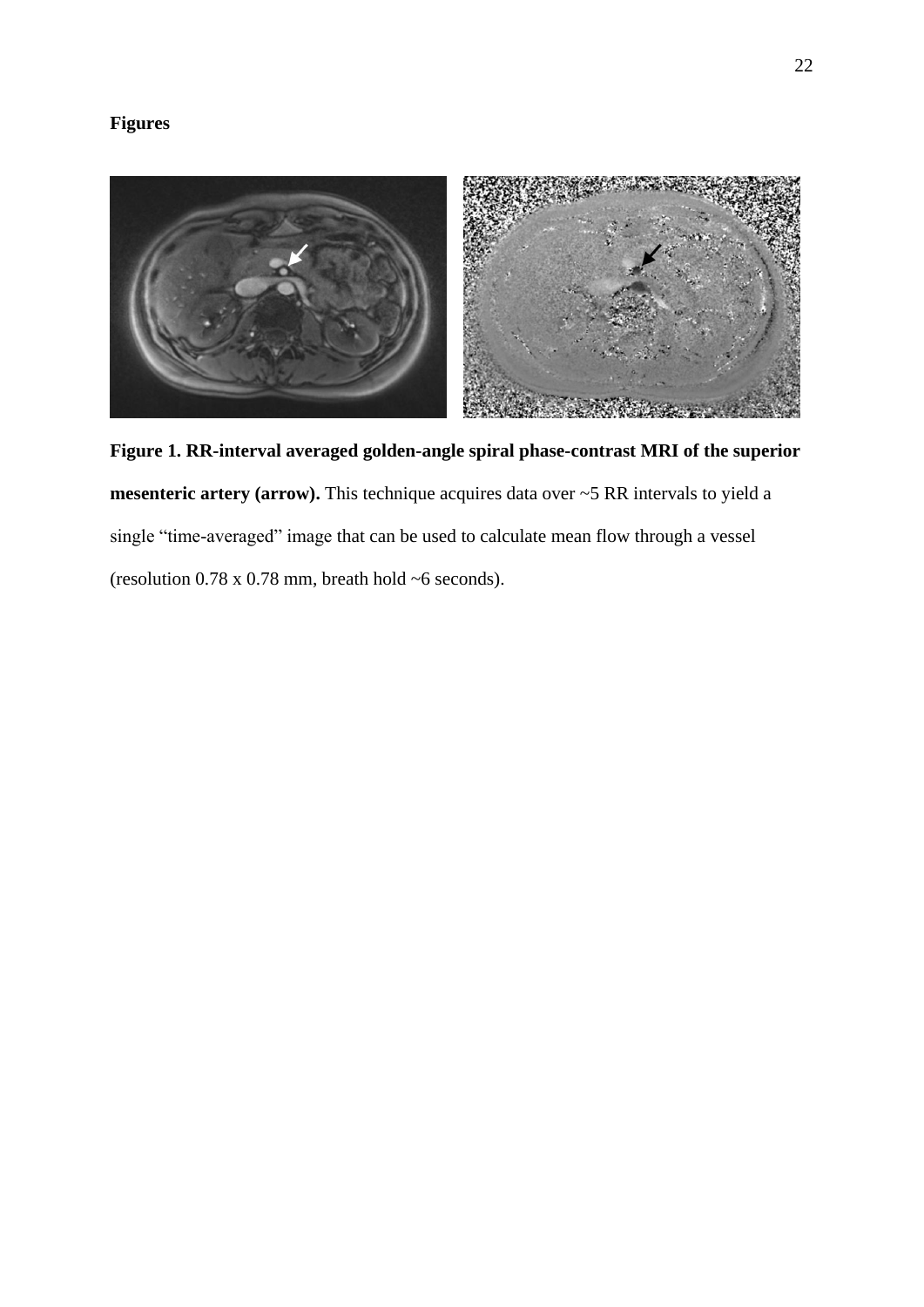

**Figure 2. Marginal mean (±SE) postprandial systolic blood pressure (BP), indexed cardiac output (COi) and indexed superior mesenteric artery (SMAi) flow responses in relation to adiposity.** Systolic BP and COi were significantly greater than baseline from 10 minutes onwards but the magnitudes of these responses were not associated with BMI z-score. SMAi also rose significantly and the magnitude of this response was blunted by increased adiposity (see Results section for comparisons of individual time points with baseline values).  $BMI = body$  mass index.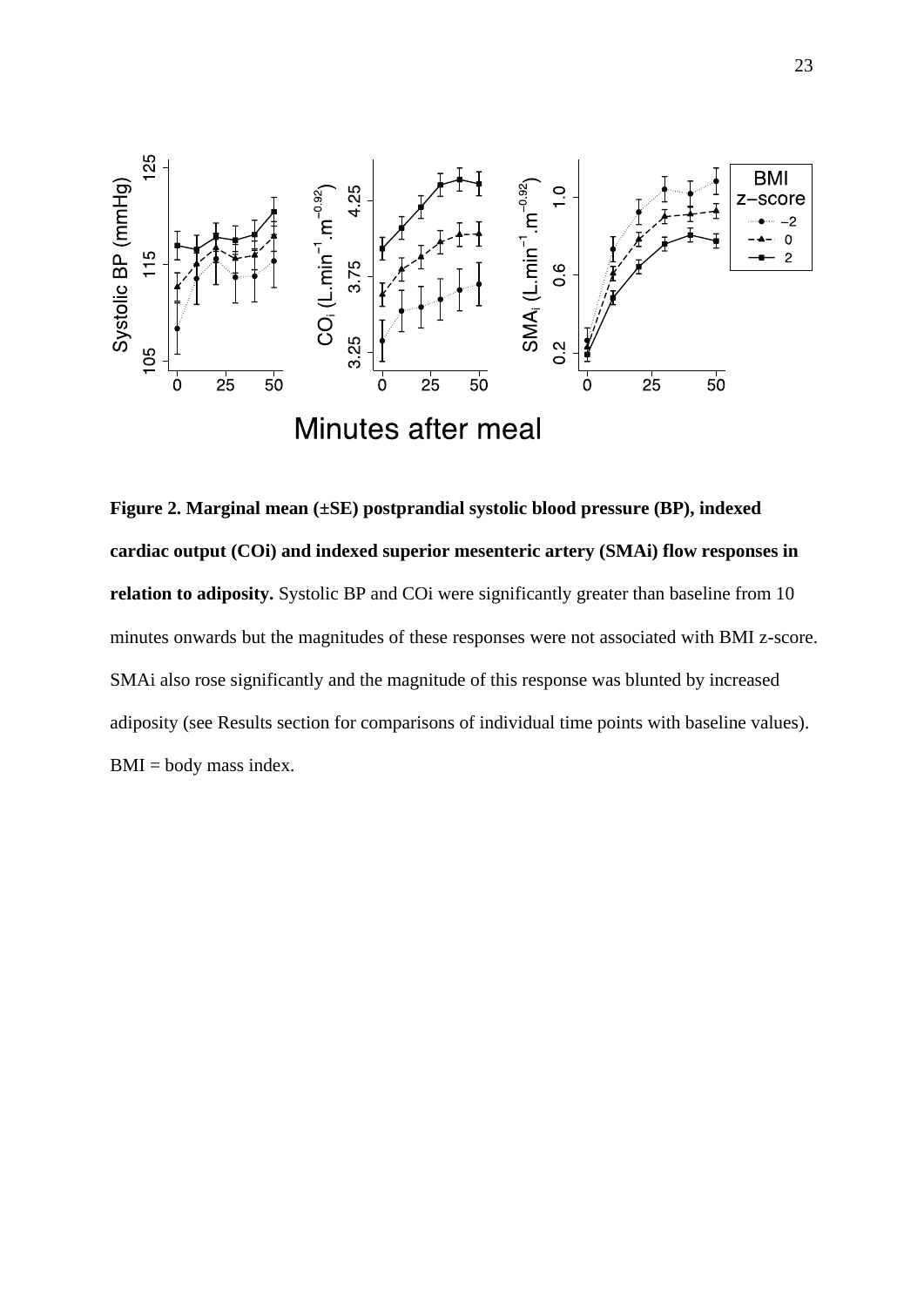

**Figure 3. Inverse relationships of postprandial superior mesenteric artery flow response (∆SMAi) with left ventricular (LV) mass index and resting systolic blood pressure (BP).** Graphs show the unadjusted models ( $r=-0.43$ ,  $P=0.0001$  for LV mass, and  $r=-0.32$ ,  $P=0.006$ for systolic BP). The associations were robust to adjustment for a range of potential confounders (Table 2 & Supplemental File: Table 1) and to exclusion of the rightmost point on the graphs. Solid lines show linear regressions, dashed lines show effect of removing rightmost point, and 95% CIs are shown as grey bands.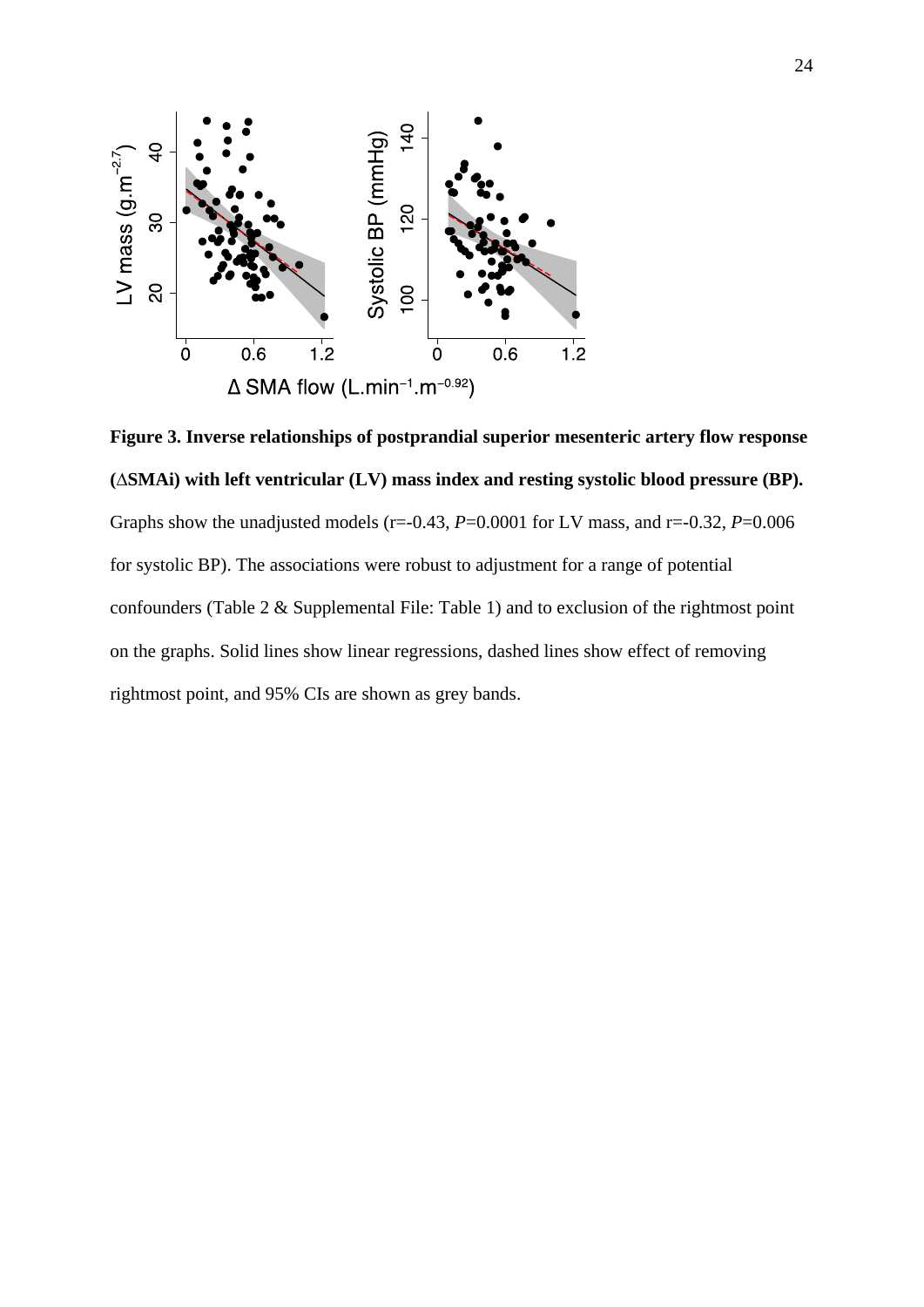# **Tables**

**Table 1. Mean (SD) cardiometabolic measures in normal weight and overweight/obese adolescents**

|                                                                  | All           |                | Normal weight Overweight / obese P |              |  |
|------------------------------------------------------------------|---------------|----------------|------------------------------------|--------------|--|
| $\mathbf N$                                                      | 82            | 43             | 39                                 |              |  |
| Age (years)                                                      | 16.2(2.0)     | 16.1 $(1.9)$   | 16.3(2.1)                          | 0.814        |  |
| Female                                                           | 36 (43.9%)    | 20 (46.5%)     | $16(41.0\%)$                       | 0.617        |  |
| <b>BMI*</b>                                                      | 24.6(7.5)     | 20.0(2.4)      | 31.0(6.6)                          | $7x10^{-17}$ |  |
| <b>BMI</b> z-score                                               | 1.0(1.6)      | $-0.2(0.8)$    | 2.5(1.1)                           | $1x10^{-21}$ |  |
| HOMA-IR*                                                         | 1.44(2.87)    | 0.92(1.17)     | 2.18(3.77)                         | 0.003        |  |
| <b>LVH</b>                                                       | $11(13.4\%)$  | $1(2.3\%)$     | $10(25.6\%)$                       | 0.002        |  |
| LV concentric                                                    | $6(7.3\%)$    | $1(2.3\%)$     | 5(12.8%)                           | 0.068        |  |
| hypertrophy                                                      |               |                |                                    |              |  |
| LV eccentric hypertrophy $5(6.1\%)$                              |               | $\overline{0}$ | $5(12.8\%)$                        | 0.015        |  |
| $LV$ mass $(g)$                                                  | 122.9(36.9)   | 109.0(30.8)    | 138.3 (37.4)                       | $5x10^{-3}$  |  |
| LV mass $(g.m^{-2.7} \text{ height})$                            | 28.8(6.5)     | 26.3(4.8)      | 31.6(7.1)                          | $2x10^{-3}$  |  |
| <b>Hypertension</b>                                              | $7(9.5\%)$    | $1(2.6\%)$     | $6(17.1\%)$                        | 0.032        |  |
| eSBP                                                             | $12(16.2\%)$  | $5(12.8\%)$    | $7(20.0\%)$                        | 0.403        |  |
| Pre-prandial, resting cardiovascular measures                    |               |                |                                    |              |  |
| Systolic BP (mmHg)                                               | 114.6 (10.4)  | 111.7(8.5)     | 117.7(11.5)                        | 0.013        |  |
| COi $(L.min^{-1}.m^{-0.92})$                                     | 3.8(0.7)      | 3.6(0.7)       | 4.1(0.5)                           | $5x10^{-3}$  |  |
| HR (bpm)                                                         | 68.1 $(11.1)$ | 68.3 (11.7)    | 67.8(10.5)                         | 0.839        |  |
| SMAi $(L.min^{-1}.m^{-0.92})$ *                                  | 0.17(0.12)    | 0.21(0.13)     | 0.15(0.12)                         | 0.041        |  |
| Post-prandial, time-weighted mean (AUC) cardiovascular responses |               |                |                                    |              |  |
| $\triangle SystemSystolic BP (mmHg)$                             | 2.0(4.0)      | 2.5(3.5)       | 1.4(4.5)                           | 0.213        |  |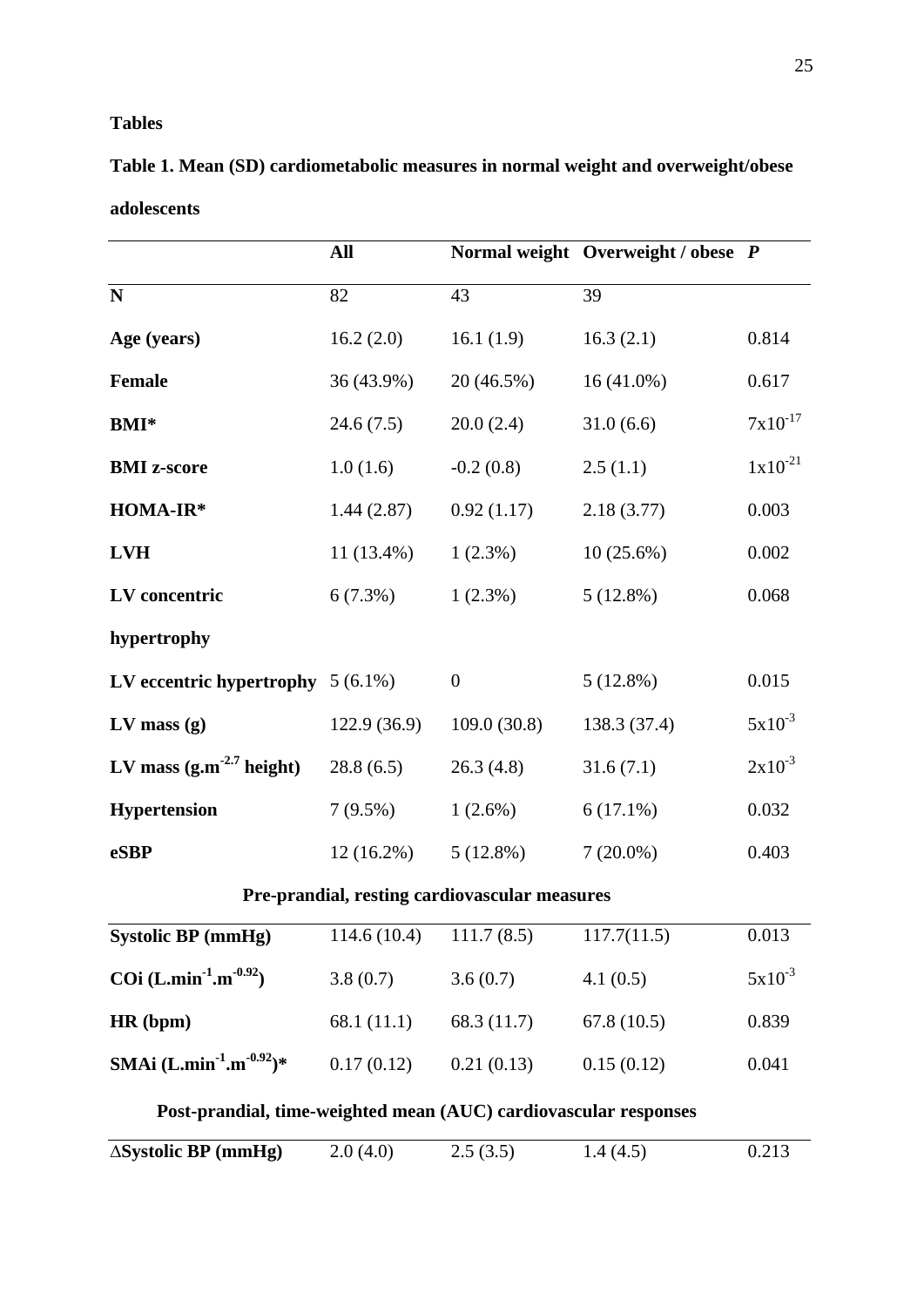| $\triangle CO$ i (L.min <sup>-1</sup> .m <sup>-0.92</sup> ) | 0.28(0.38) | 0.25(0.35) | 0.31(0.42) | 0.579 |
|-------------------------------------------------------------|------------|------------|------------|-------|
| $\Delta$ HR (bpm)                                           | 5.0(4.5)   | 5.5(4.5)   | 4.4(4.6)   | 0.160 |
| $\triangle$ SMAi (L.min <sup>-1</sup> .m <sup>-0.92</sup> ) | 0.47(0.22) | 0.51(0.23) | 0.41(0.18) | 0.031 |

*P*-values are for comparisons with normal weight group by student *t*-test (except  $X^2$  for sex and BP and LVH parameters). \*Geometric mean. BMI = body mass index; BP = blood pressure; CO = cardiac output; eSBP = elevated systolic BP; HOMA-IR = homeostatic model assessment of insulin resistance;  $HR =$  heart rate;  $LV =$  left ventricle;  $LVH = LV$ hypertrophy; SMA = superior mesenteric artery.